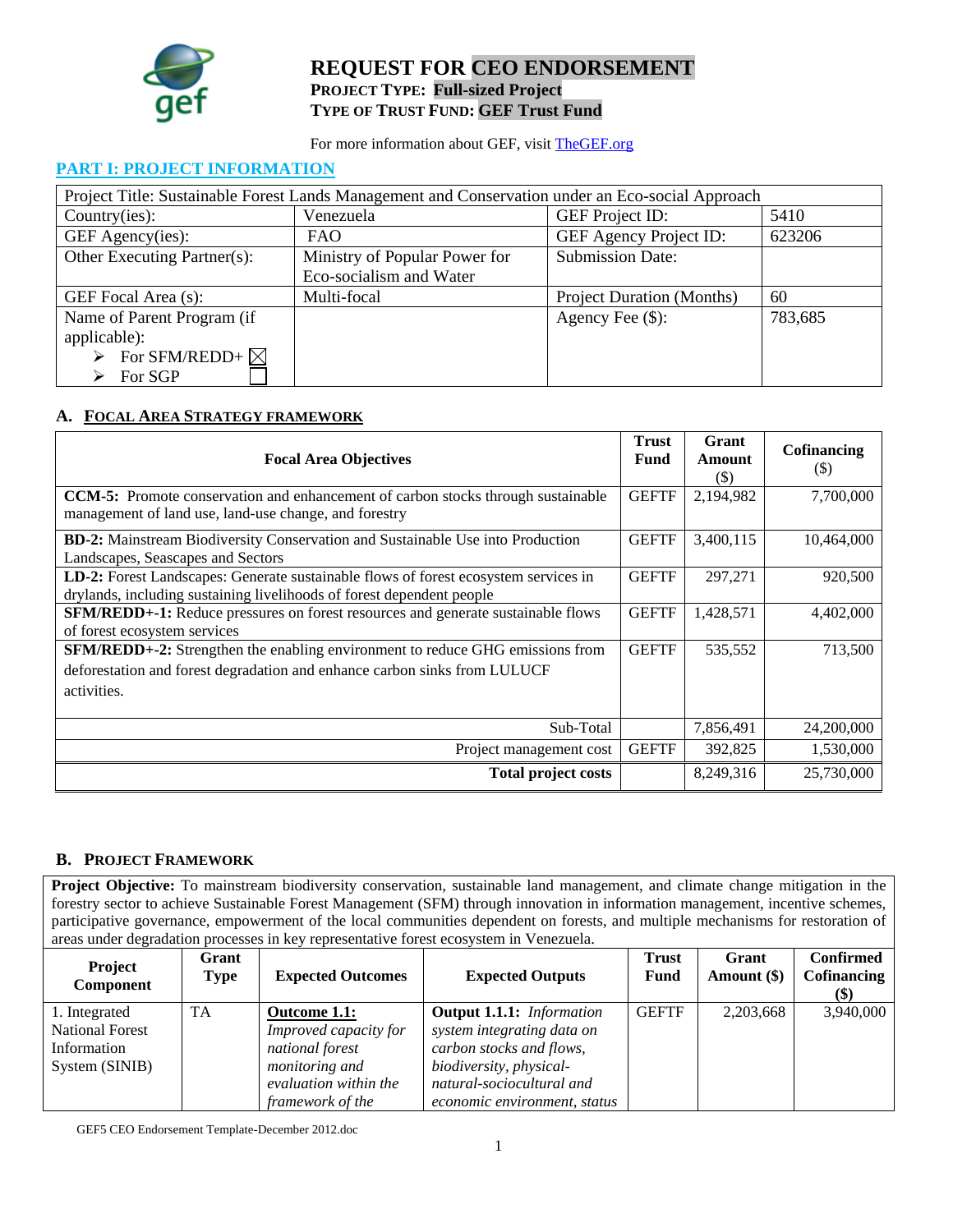| <b>National Forest</b>   | and characterization of forest       |  |
|--------------------------|--------------------------------------|--|
| Inventory (NFI).         | ecosystems and providing             |  |
|                          |                                      |  |
| Target: 4,465,909 ha     | high quality information for         |  |
| of forest ecosystems     | decision-making.                     |  |
| monitored and            |                                      |  |
| evaluated through        | <b>Output 1.1.2:</b> Protocols for   |  |
| protocols facilitating   | updating and processing geo-         |  |
| collection and analysis  | spatial information for              |  |
| of high quality data,    | sustainable forest                   |  |
| including generation of  | management (planning,                |  |
| biodiversity thematic    | monitoring, control and              |  |
| maps, assessment of      | research) and multi-temporal         |  |
| GHG flows and stocks,    | analysis of forest cover at          |  |
| identification of carbon | national level.                      |  |
|                          |                                      |  |
| hotspots and             |                                      |  |
| development of           | <b>Output 1.1.3</b> : Protocol for   |  |
| national MRV             | field level information              |  |
| standards.               | gathering on forest and              |  |
|                          | socio-cultural-economic              |  |
|                          | conditions of forest-                |  |
|                          | dependent communities and            |  |
|                          | indigenous peoples                   |  |
|                          |                                      |  |
|                          | <b>Output 1.1.4:</b> Study of GEI    |  |
|                          | and carbon stocks and fluxes         |  |
|                          | in three types of forests,           |  |
|                          |                                      |  |
|                          | carbon hotspots identified,          |  |
|                          | and national MRV standards           |  |
|                          | established for the GEI              |  |
|                          | benefits from reduction of           |  |
|                          | deforestation and forest             |  |
|                          | degradation (REDD)                   |  |
|                          |                                      |  |
|                          | <b>Output 1.1.5:</b> Thematic maps   |  |
|                          | of biodiversity with                 |  |
|                          | information on distribution of       |  |
|                          | plants species, their                |  |
|                          | abundance, frequency,                |  |
|                          | dominance, and fito-                 |  |
|                          |                                      |  |
|                          | geographical relationships           |  |
|                          |                                      |  |
|                          | <b>Output 1.1.6: Participatory</b>   |  |
|                          | mechanism for monitoring of          |  |
|                          | the forest coverage and              |  |
|                          | status, and related GHG              |  |
|                          | flows in deforested and              |  |
|                          | degraded forests                     |  |
|                          |                                      |  |
| Outcome 1.2:             | <b>Output 1.2.1:</b> Lists of forest |  |
| Knowledge and            | flora and fauna species              |  |
| valuation of forest      | (endemic, threatened, exotics)       |  |
| related biodiversity     | of the IFR associated to             |  |
| and carbon hotspots      | carbon hotspots in Unit V.           |  |
| integrated in an         |                                      |  |
| improved forest          | <b>Output 1.2.2:</b> Guidelines for  |  |
| management at local      | the study and definition of          |  |
|                          |                                      |  |
| forest management unit   | zoning of management units           |  |
| scale as a strategy to   | taking into consideration the        |  |
| mainstream measures      | state and needs of                   |  |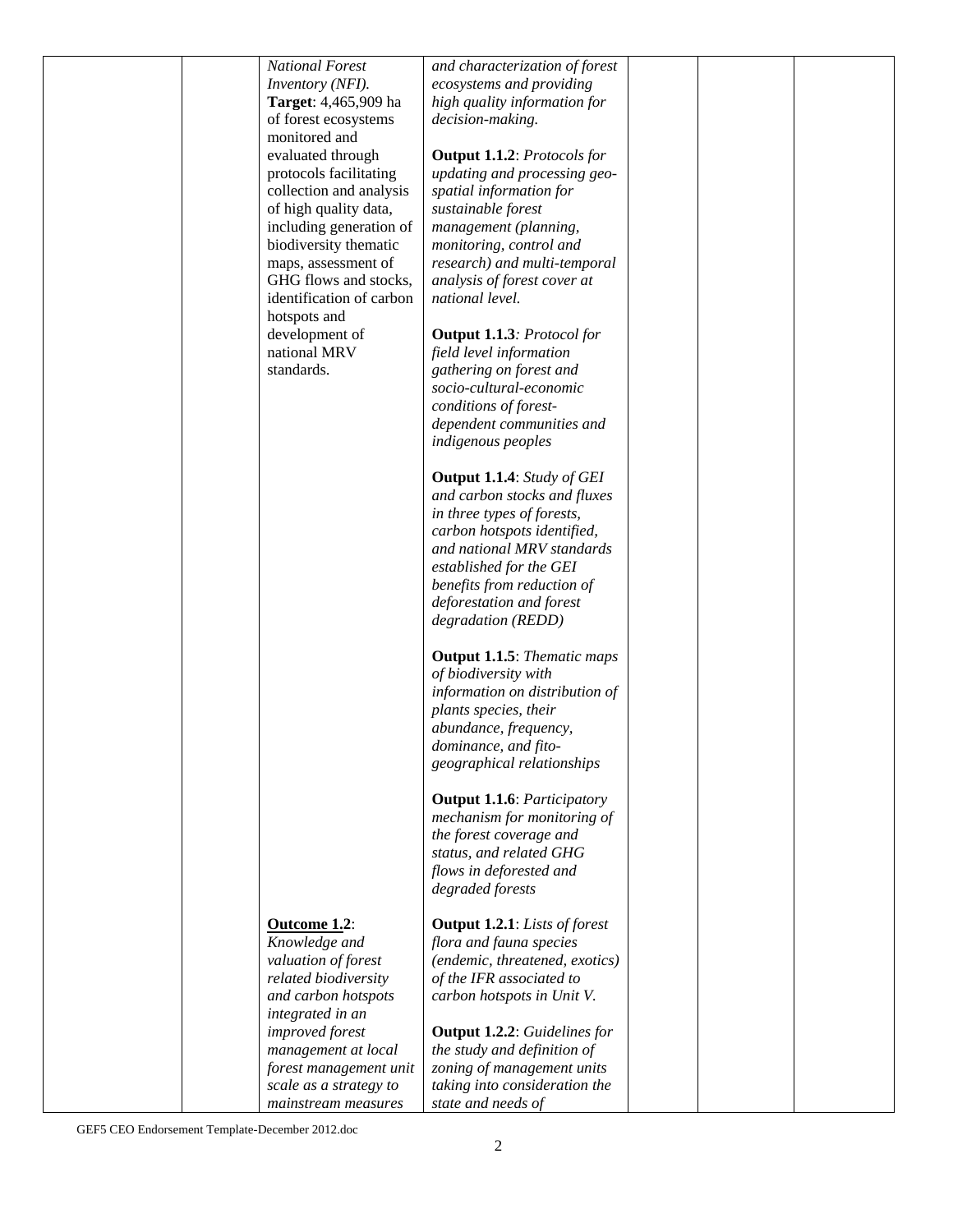|                                                                        |           | for forest biodiversity<br>conservation in forest<br>management plans.<br><b>Target: The Forest</b><br>Land Use and<br>Management Plan of<br>Unit V of the Imataca<br>Forest Reserve (IFR)<br>mainstreams data and<br>information on forest<br>coverage, land use<br>changes, deforestation,<br>degraded areas, carbon<br>stocks and measures<br>for conservation of<br>forest biodiversity<br>covering an area of<br>167,230 ha.                                                                                                                                                                                                                                                                                                                                                                                                                                                                                           | biodiversity, carbon hotspots<br>and forest ecosystem<br>conservation based on<br>information generated by the<br>SINIB.<br><b>Output 1.2.3: Database of</b><br>biodiversity goods, products,<br>and services of forest<br>ecosystems (including the<br>forest reserves), and<br>considering wood and non-<br>wood products and their<br>multiple use by local<br><i>communities.</i>                                                                                                                                                                                                                |              |           |           |
|------------------------------------------------------------------------|-----------|-----------------------------------------------------------------------------------------------------------------------------------------------------------------------------------------------------------------------------------------------------------------------------------------------------------------------------------------------------------------------------------------------------------------------------------------------------------------------------------------------------------------------------------------------------------------------------------------------------------------------------------------------------------------------------------------------------------------------------------------------------------------------------------------------------------------------------------------------------------------------------------------------------------------------------|------------------------------------------------------------------------------------------------------------------------------------------------------------------------------------------------------------------------------------------------------------------------------------------------------------------------------------------------------------------------------------------------------------------------------------------------------------------------------------------------------------------------------------------------------------------------------------------------------|--------------|-----------|-----------|
| 2. Building of<br>capacities and<br>innovative tools for<br><b>SFM</b> | <b>TA</b> | Outcome 2.1:<br>Community<br>stakeholders and<br>national and local<br>governments involved<br>in sustainable forest<br>management through<br>new participatory<br>management tools,<br>covering at least<br>167.320 ha of forests of<br>the IFR Unit V.<br>Targets: a) Stabilized<br>populations<br>of<br>algarrobo (Hymenaea<br>courbaril),<br>yellow<br>trumpet<br>tree<br>(Handroanthus<br>serratifolius,<br>Н.<br>impetiginosus),<br>zapatero<br>(Peltogyne<br>floribunda)<br>and<br>mureillo<br>(Erisma<br>uncinatum) within Unit<br>V monitored through:<br>$\mathbf{i}$<br>study<br>on<br>autoecology;<br>$\mathbf{ii}$<br>abundance<br>and<br>iii)<br>distribution<br>diametric<br>of species<br>Direct<br>avoided<br>b)<br>emissions:<br>1,136,759<br>$tCO2eq$ in 5 years in<br>25,000 ha (227,351)<br>$tCO2eq/year$ for 5,000<br>ha/year)<br>c) Indirect avoided<br>emissions: 18,188,149<br>$tCO2eq$ in 5 years | <b>Output 2.1.1:</b> Program to<br>strengthen technical-legal<br>human resources to promote<br>and sustain innovations in<br>SFM utilizing the information<br>generated by the SINIB.<br><b>Output 2.1.2:</b> Forest<br>Operational Plans based on<br>the information generated by<br>the SINIB for forest planning<br>and management with an<br>ecosystem and sustainable<br>livelihood approach<br>developed with local<br>governments and community<br>organizations<br><b>Output 2.1.3: Pilot scheme</b><br>for forest co-management<br>with communes or other types<br>of social organizations. | <b>GEFTF</b> | 1,036,101 | 5,723,862 |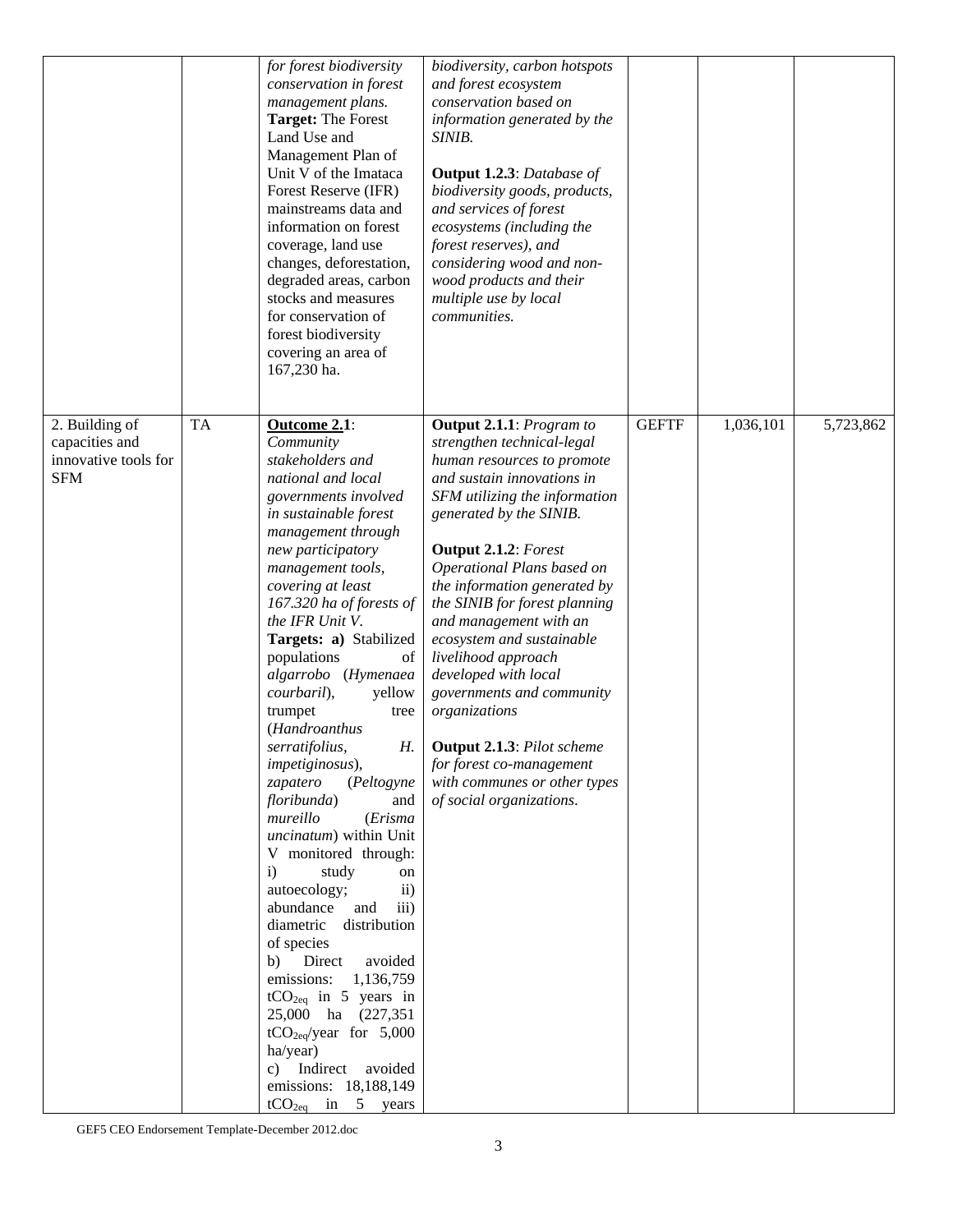|                                                |            | $(3,637,629 \text{ CO}_{2eq}$ /year                                                      |                                                                                                    |              |           |            |
|------------------------------------------------|------------|------------------------------------------------------------------------------------------|----------------------------------------------------------------------------------------------------|--------------|-----------|------------|
|                                                |            | in 80,000 ha)                                                                            |                                                                                                    |              |           |            |
|                                                |            | Outcome 2.2:<br>Development and<br>initial implementation                                | <b>Output 2.2.1:</b> Criteria and<br>indicators for environmental<br>and social sustainability of  |              |           |            |
|                                                |            | of a National Program<br>for environmental and<br>social sustainability<br>standards for | SFM on the basis of<br>information generated by the<br><b>SINIB</b>                                |              |           |            |
|                                                |            | production of wood<br>and non-wood<br>products.                                          | <b>Output 2.2.2: Participatory</b><br>monitoring mechanism of<br>forests managed under             |              |           |            |
|                                                |            | <b>Target:</b> One $(1)$<br>National Program for                                         | environmental and social<br>standards for multiple use of                                          |              |           |            |
|                                                |            | environmental and<br>social sustainability<br>standards for                              | forests in balance with the<br>provision of forest ecosystem<br>goods and services.                |              |           |            |
|                                                |            | production of wood<br>and non-wood forest<br>products designed and                       | <b>Output 2.3.1:</b> Training<br>program of human talent and                                       |              |           |            |
|                                                |            | implemented in Unit V<br>covering 15.000 ha.                                             | dialogues exchanging local<br>knowledge related to the<br>utilization of information               |              |           |            |
|                                                |            | Outcome 2.3:<br>Inter-sectoral dialogue<br>on SFM strengthened.                          | generated by the SINIB for<br>improved forest planning and<br>management and SFM                   |              |           |            |
|                                                |            | Target: One (1) inter-<br>institutional<br>coordination and                              | practices.                                                                                         |              |           |            |
|                                                |            | consultation platform<br>for forest governance                                           | Output 2.3.2: Inter-<br>institutional coordination<br>agreements for forest                        |              |           |            |
|                                                |            | in Venezuela operating<br>and effectively<br>fulfilling its functions                    | management governance in<br>Venezuela and adjustment of<br>the SINIB.                              |              |           |            |
|                                                |            | as per its work plan,<br>and promoting the use<br>of the SINIB                           |                                                                                                    |              |           |            |
| 3. Forest<br>restoration,<br>conservation, and | <b>INV</b> | Outcome 3.1:<br>Technical and<br>institutional capacities                                | <b>Output 3.1.1:</b> General<br>standards and indicators for<br>prioritizing areas for forest      | <b>GEFTF</b> | 4,178,748 | 13,283,900 |
| SFM/SLM in areas<br>affected by                |            | for restoration of forest<br>and forestlands                                             | restoration applying<br>information generated by                                                   |              |           |            |
| degradation<br>processes                       |            | applying SFM/SLM<br>practices strengthened.<br>Targets: a) National                      | SINIB.<br><b>Output 3.1.2:</b> Strategy for                                                        |              |           |            |
|                                                |            | manuals for restoration<br>of<br>tropical<br>humid<br>forests and forestlands            | restoration, rehabilitation<br>and recovery of forest cover<br>in the IFR based on an eco-         |              |           |            |
|                                                |            | elaborated,<br>validated<br>and disseminated.                                            | social approach.                                                                                   |              |           |            |
|                                                |            | 200<br>At<br>least<br>b)<br>representatives<br>of<br>government<br>institutions,<br>NGO, | <b>Output 3.1.3: National</b><br>network of community<br>providers of forest seeds<br>established. |              |           |            |
|                                                |            | grassroots<br>organizations<br>and<br>communities trained in                             |                                                                                                    |              |           |            |
|                                                |            | SFM/SLM (at least                                                                        |                                                                                                    |              |           |            |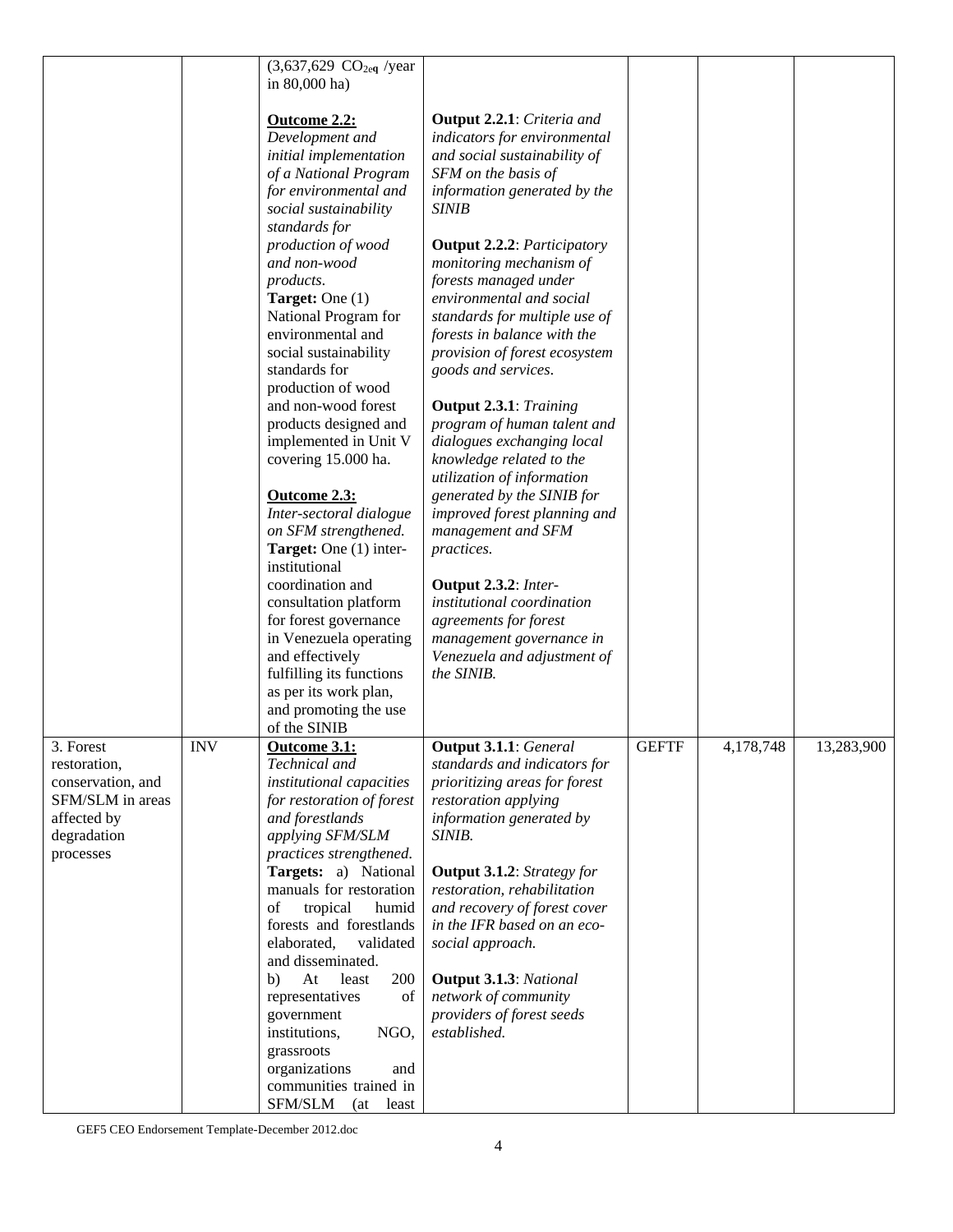|                           |           | 40% are women)                                     |                                                                       |         |           |
|---------------------------|-----------|----------------------------------------------------|-----------------------------------------------------------------------|---------|-----------|
|                           |           |                                                    |                                                                       |         |           |
|                           |           | Outcome 3.2:<br>Restoration and                    | <b>Output 3.2.1:</b> Model for<br>forest restoration through          |         |           |
|                           |           | regeneration 1,440 ha                              | SFM/SLM on-the-ground                                                 |         |           |
|                           |           | of forests through                                 | tested with the participation                                         |         |           |
|                           |           | <b>SFM/SLM</b> strategies                          | of local governments and                                              |         |           |
|                           |           | under an ecosystem                                 | communities.                                                          |         |           |
|                           |           | approach prioritizing                              |                                                                       |         |           |
|                           |           | the multi-functionality                            | <b>Output 3.2.2:</b> Experiences                                      |         |           |
|                           |           | of forests.                                        | and lessons learned on                                                |         |           |
|                           |           | Target:                                            | commercializing wood and                                              |         |           |
|                           |           | Populations<br>of<br>a)<br>algarrobo (Hymenaea     | non-wood products<br>systemized so they can be                        |         |           |
|                           |           | courbaril),<br>yellow                              | used to sustain SFM/SLM                                               |         |           |
|                           |           | trumpet<br>tree                                    | best practices                                                        |         |           |
|                           |           | (Handroanthus                                      |                                                                       |         |           |
|                           |           | Н.<br>serratifolius,                               | Output 3.2.3: Value chain                                             |         |           |
|                           |           | impetiginosus),                                    | and market analysis of the                                            |         |           |
|                           |           | zapatero<br>(Peltogyne                             | main forest products                                                  |         |           |
|                           |           | floribunda)<br>and                                 | demanded and affecting the                                            |         |           |
|                           |           | mureillo<br>(Erisma                                | forest and recommendations                                            |         |           |
|                           |           | stabilized<br>uncinatum)<br>through reforestation, | for market adjustments and<br>the design of                           |         |           |
|                           |           | analogue forestry and                              | commercialization strategies                                          |         |           |
|                           |           | agroforestry<br>and                                | for reducing the pressures on                                         |         |           |
|                           |           | monitored<br>through                               | forests.                                                              |         |           |
|                           |           | structure, floristic and                           |                                                                       |         |           |
|                           |           | soil composition                                   | <b>Output 3.2.4: Community</b>                                        |         |           |
|                           |           | 512,985<br>b)<br>tCO <sub>2eq</sub>                | commercialization plans for                                           |         |           |
|                           |           | sequestered in 1,440 ha                            | wood and non-wood forest                                              |         |           |
|                           |           | through:<br>$\ddot{1}$                             | products in accordance with                                           |         |           |
|                           |           | reforestation (748 ha):<br>262,348 Ton/ha $CO2eq$  | the principle of multiple uses.                                       |         |           |
|                           |           | ii) analog forestry (342                           | <b>Output 3.2.5:</b> Financing                                        |         |           |
|                           |           | ha): 122,976 Ton/ha                                | schemes to promote adoption                                           |         |           |
|                           |           | iii)<br>CO <sub>2eq</sub><br>and                   | of SFM/SLM, support                                                   |         |           |
|                           |           | agroforestry (350 ha):                             | commercialization of non-                                             |         |           |
|                           |           | 127,660 Ton/ha $CO2eq$                             | wood products, and                                                    |         |           |
|                           |           | c) Land degradation                                | implementation of the                                                 |         |           |
|                           |           | processes reduced in                               | National sustainability                                               |         |           |
|                           |           | 1,440<br>ha<br>through                             | standards program for SFM<br>established under outcome                |         |           |
|                           |           | reforestation, analogue<br>forestry<br>and         | 2.2.                                                                  |         |           |
|                           |           | agroforestry:<br>50%                               |                                                                       |         |           |
|                           |           | reduction<br>in<br>the                             |                                                                       |         |           |
|                           |           | degraded surface area                              |                                                                       |         |           |
|                           |           | $(420)$ ha) compared to                            |                                                                       |         |           |
|                           |           | the baseline                                       |                                                                       |         |           |
|                           |           |                                                    |                                                                       |         |           |
| 4. M&E and<br>information | <b>TA</b> | Outcome 4.1:<br>Project implementation             | <b>Output 4.1.1: Project M&amp;E</b><br>system operational, providing | 437,974 | 1,252,238 |
| dissemination             |           | based on results-based                             | constant information on                                               |         |           |
|                           |           | management<br>and                                  | project progress in achieving                                         |         |           |
|                           |           | facilitating<br>the                                | outcomes and outputs                                                  |         |           |
|                           |           | application of lessons                             |                                                                       |         |           |
|                           |           | learned<br>and<br>good                             | Output 4.1.2: Midterm and                                             |         |           |
|                           |           | practices<br>in<br>future                          | final evaluations                                                     |         |           |
|                           |           | operations.                                        |                                                                       |         |           |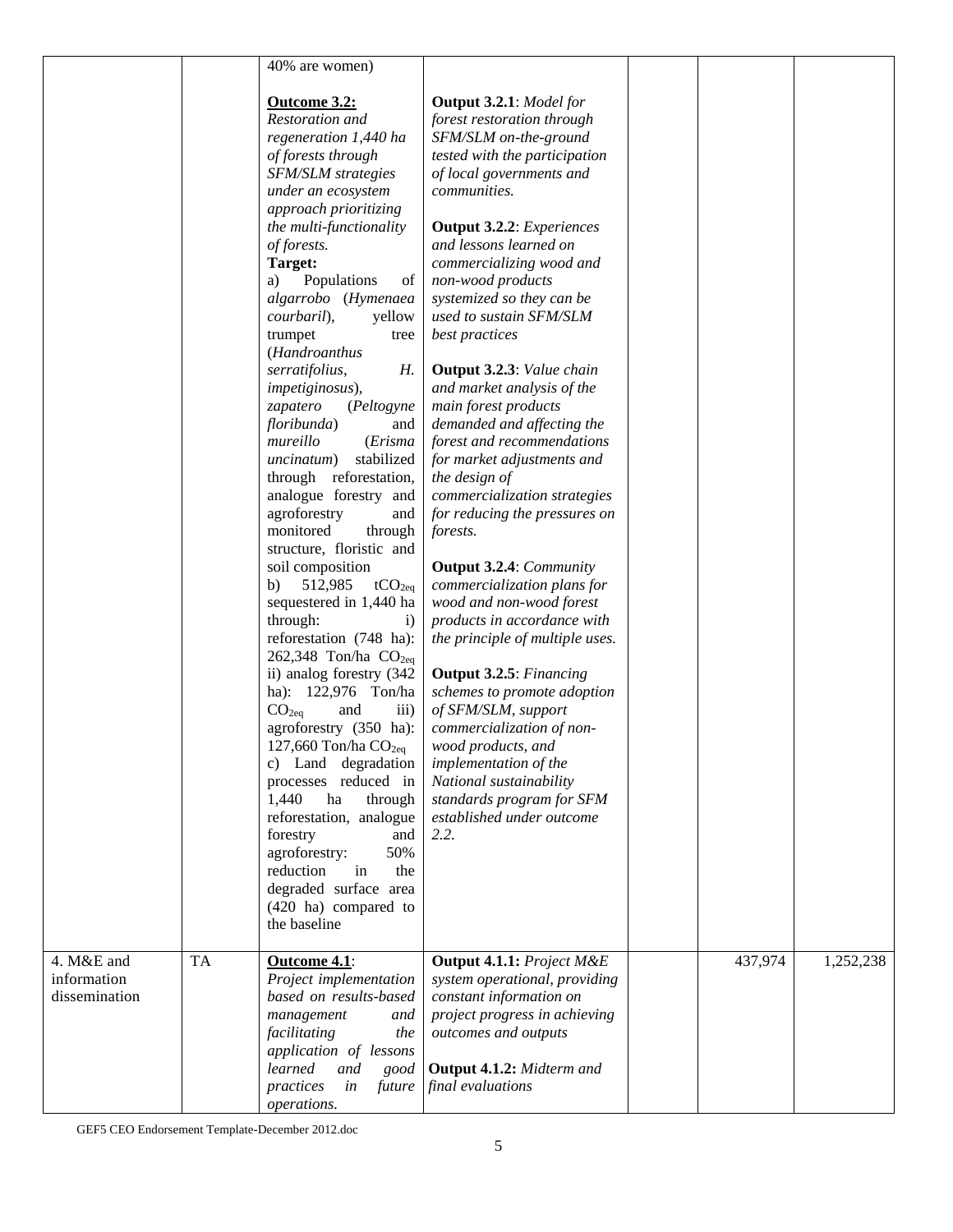|                                                                           | Target:<br>Project<br>outcomes<br>achieved<br>and<br>demonstrating<br>sustainability | <b>Output 4.1.3:</b> Project best<br>practices and lessons learned<br>published<br><b>Output 4.1.4:</b> Webpage for<br>information sharing and<br>exchange of experiences<br>Subtotal |  | 7,856,491 | 24,200,000 |
|---------------------------------------------------------------------------|--------------------------------------------------------------------------------------|---------------------------------------------------------------------------------------------------------------------------------------------------------------------------------------|--|-----------|------------|
| 1,530,000<br><b>GEFTF</b><br>392,825<br>Project management Cost $(PMC)^1$ |                                                                                      |                                                                                                                                                                                       |  |           |            |
| 25,730,000<br>8,249,316<br><b>Total project costs</b>                     |                                                                                      |                                                                                                                                                                                       |  |           |            |

# **C. SOURCES OF CONFIRMED COFINANCING FOR THE PROJECT BY SOURCE AND BY NAME (\$)**

Please include letters confirming cofinancing for the project with this form

| Sources of Co-<br>financing | Name of Co-financier (source)                  | Type of Co-<br>financing | Co-financing<br>Amount $(\$)$ |
|-----------------------------|------------------------------------------------|--------------------------|-------------------------------|
|                             | Ministry of Popular Power for Eco-socialism    |                          |                               |
| National government         | and Water (MPPEA)                              | In-kind                  | 3,000,000                     |
| National government         | <b>National Forest Company (ENF)</b>           | In-kind                  | 10,000,000                    |
| National government         | <b>National Reforestation Company (CONARE)</b> | In-kind                  | 8,000,000                     |
| National government         | <b>Tree Mission</b>                            | In-kind                  | 3,000,000                     |
| National government         | Latin American Forestry Foundation (IFLA)      | In-kind                  | 1,500,000                     |
| <b>GEF</b> Agency           | <b>FAO</b>                                     | Grant                    | 200,000                       |
| <b>GEF</b> Agency           | <b>FAO</b>                                     | In-kind                  | 30,000                        |
| <b>Total Co-financing</b>   |                                                |                          | 25,730,000                    |

# **D. TRUST FUND RESOURCES REQUESTED BY AGENCY, FOCAL AREA AND COUNTRY**<sup>1</sup>

| <b>GEF</b><br>Agency         | <b>Type of</b><br><b>Trust Funds</b> | <b>Focal Area</b>       | <b>Country Name/</b><br>Global | <b>Grant Amount</b><br>$($ \$ $)$ $($ a $)$ | <b>Agency Fee (\$)</b><br>$(b)^2$ | Total $(\$)$<br>$c=a+b$ |
|------------------------------|--------------------------------------|-------------------------|--------------------------------|---------------------------------------------|-----------------------------------|-------------------------|
| <b>FAO</b>                   | <b>GEFTF</b>                         | Climate Change          | Venezuela                      | 2,304,731                                   | 218,949                           | 2,523,680               |
| <b>FAO</b>                   | <b>GEFTF</b>                         | Biodiversity            | Venezuela                      | 3,570,121                                   | 339,161                           | 3,909,282               |
| <b>FAO</b>                   | <b>GEFTF</b>                         | <b>Land Degradation</b> | Venezuela                      | 312.135                                     | 29.653                            | 341,788                 |
| <b>FAO</b>                   | <b>GEFTF</b>                         | SFM/REDD+               | Venezuela                      | 2,062,329                                   | 195.921                           | 2,258,250               |
| <b>Total Grant Resources</b> |                                      |                         | 8,249,316                      | 783.684                                     | 9,033,000                         |                         |

<sup>1</sup> In case of a single focal area, single country, single GEF Agency project, and single trust fund project, no need to provide information for this table. PMC amount from Table B should be included proportionately to the focal area amount in this table. 2 Indicate fees related to this project.

### **F. CONSULTANTS WORKING FOR TECHNICAL ASSISTANCE COMPONENTS:**

<sup>&</sup>lt;sup>1</sup> PMC should be charged proportionately to focal areas based on focal area project grant amount in Table D below.

GEF5 CEO Endorsement Template-December 2012.doc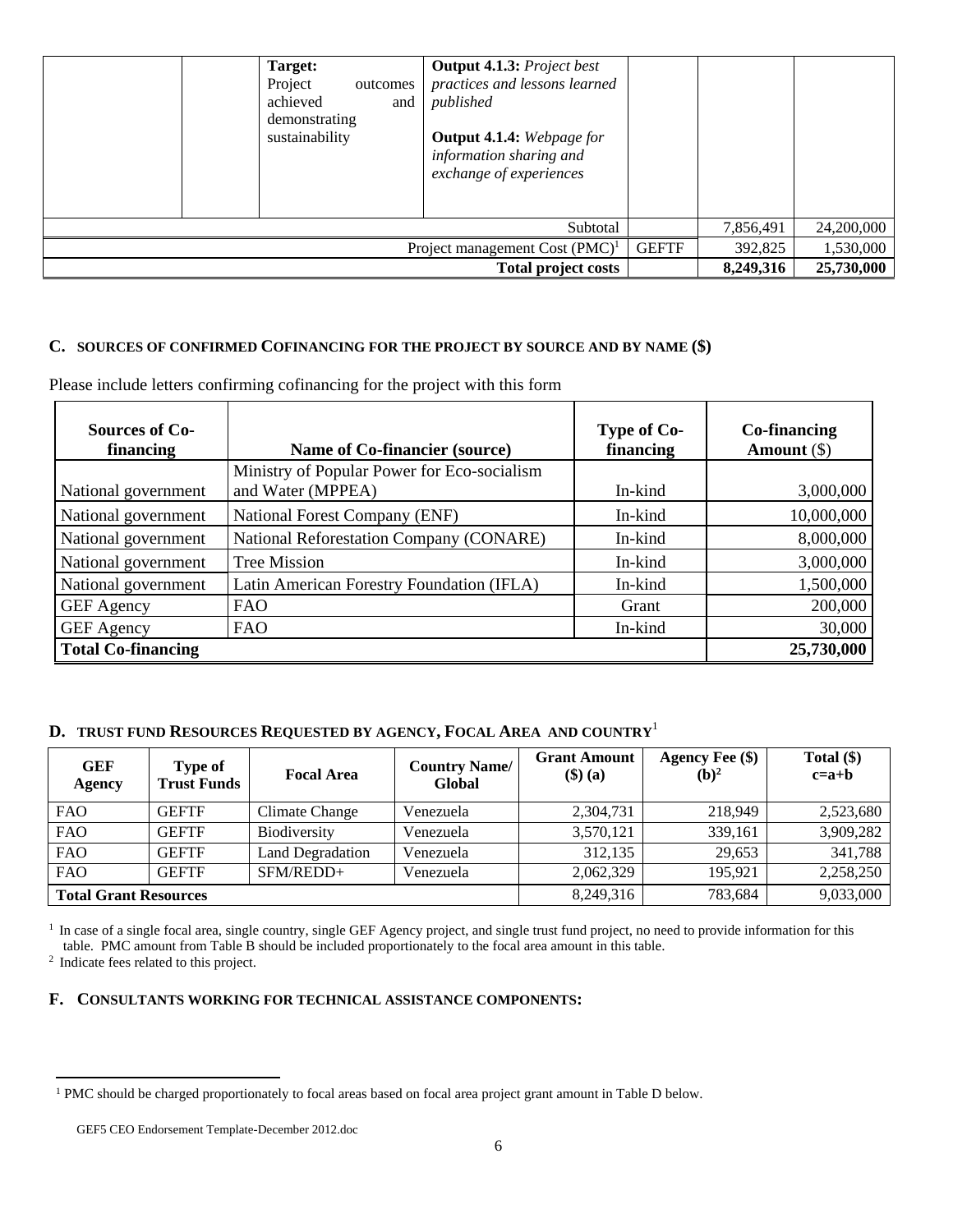| Component                  | <b>Grant Amount</b><br>٨D | <b>Cofinancing</b><br>$\left( \text{\$}\right)$ | <b>Project Total</b><br>(\$) |  |
|----------------------------|---------------------------|-------------------------------------------------|------------------------------|--|
| International Consultants  | 173,500                   |                                                 | 173,500                      |  |
| National/Local Consultants | 2,036,200                 |                                                 | 2,036,200                    |  |

#### **G. DOES THE PROJECT INCLUDE A "NON-GRANT" INSTRUMENT? No**

 (If non-grant instruments are used, provide in Annex D an indicative calendar of expected reflows to your Agency and to the GEF/LDCF/SCCF/NPIF Trust Fund).

# **PART II: PROJECT JUSTIFICATION**

# **A. DESCRIBE ANY CHANGES IN ALIGNMENT WITH THE PROJECT DESIGN OF THE ORIGINAL PIF**

#### **A.1 National strategies and plans or reports and assessments under relevant conventions, if applicable, i.e. NAPAS, NAPs, NBSAPs, national communications, TNAs, NCSA, NIPs, PRSPs, NPFE, Biennial Update Reports, etc.**

No major changes from PIF. Since PIF approval the new Forest Law was passed in 2013 replacing the Forest Management Law of 2008 (the latter one mentioned in the PIF). The new law was passed to adapt the previous one to the national priorities and guidelines set forth in the Plan of the Nation 2013-2019. The project is consistent with this law and it constitutes an important project baseline, since the project will contribute to the development of instruments and mechanisms to help implement the law within the framework of the country´s new sustainable forest management paradigm through the generation of information, experiences and lessons from the eco-social<sup>2</sup> perspective.

#### **A.2. GEF focal area and/or fund(s) strategies, eligibility criteria and priorities.**

The proposed project is a multifocal project that seeks social recognition of the multifunctional value that forests provide, not only in terms of wood and non-wood products, but also in terms of ecosystem services (forest carbon sequestration, biodiversity conservation, regulation of the water cycle and water quality, soil conservation). It is therefore consistent with the following GEF strategic objectives: CCM-5*: Promote conservation and enhancement of carbon stocks through sustainable management of land use, land-use change, and forestry;* BD-2: *Mainstream Biodiversity Conservation and Sustainable Use into Production Landscapes, Seascapes and Sectors*; LD-2: *Generate sustainable flows of forest ecosystem services in drylands, including sustaining livelihoods of forest dependent people*; SFM/REDD+-1: *Reduce pressures on forest resources and generate sustainable flows of forest ecosystem services* and SFM/REDD+-2): *Strengthen the enabling environment to reduce GHG emissions from deforestation and forest degradation and enhance carbon sinks from LULUCF activities*.

In relation to CCM-5 Component 1 will strengthen the capacity to generate accurate and reliable information for decision-making regarding land use planning and forestry management. The improved information will facilitate the increase in carbon benefits and provide enough precision in data to create national MRV standards for GHG reduction from projects reducing deforestation and forest degradation. Furthermore, the complemented NFI will provide improved data for the GHG inventory. Component 2 will strengthen the human operational and technical capacities to be able to implement forest planning and management instruments and SFM practices incrementing the carbon and other GHG benefits from forest ecosystems. To sustain the adoption of good practices of LULUCF and SFM, by adding value to forest products from forests under SFM, criteria and indicators for national SFM sustainability standards will be defined, including criteria and indicators in line with national standards for REDD and MRV (developed under

<sup>&</sup>lt;sup>2</sup> The eco-social approach is a humanistic, comprehensive and participatory approach that recognizes the strategic role of forests in contributing to adaptation and mitigation of climate change, biodiversity conservation, food security, sustainable development and poverty eradication, and forest conservation through sustainable management and rehabilitation of forestlands.

GEF5 CEO Endorsement Template-December 2012.doc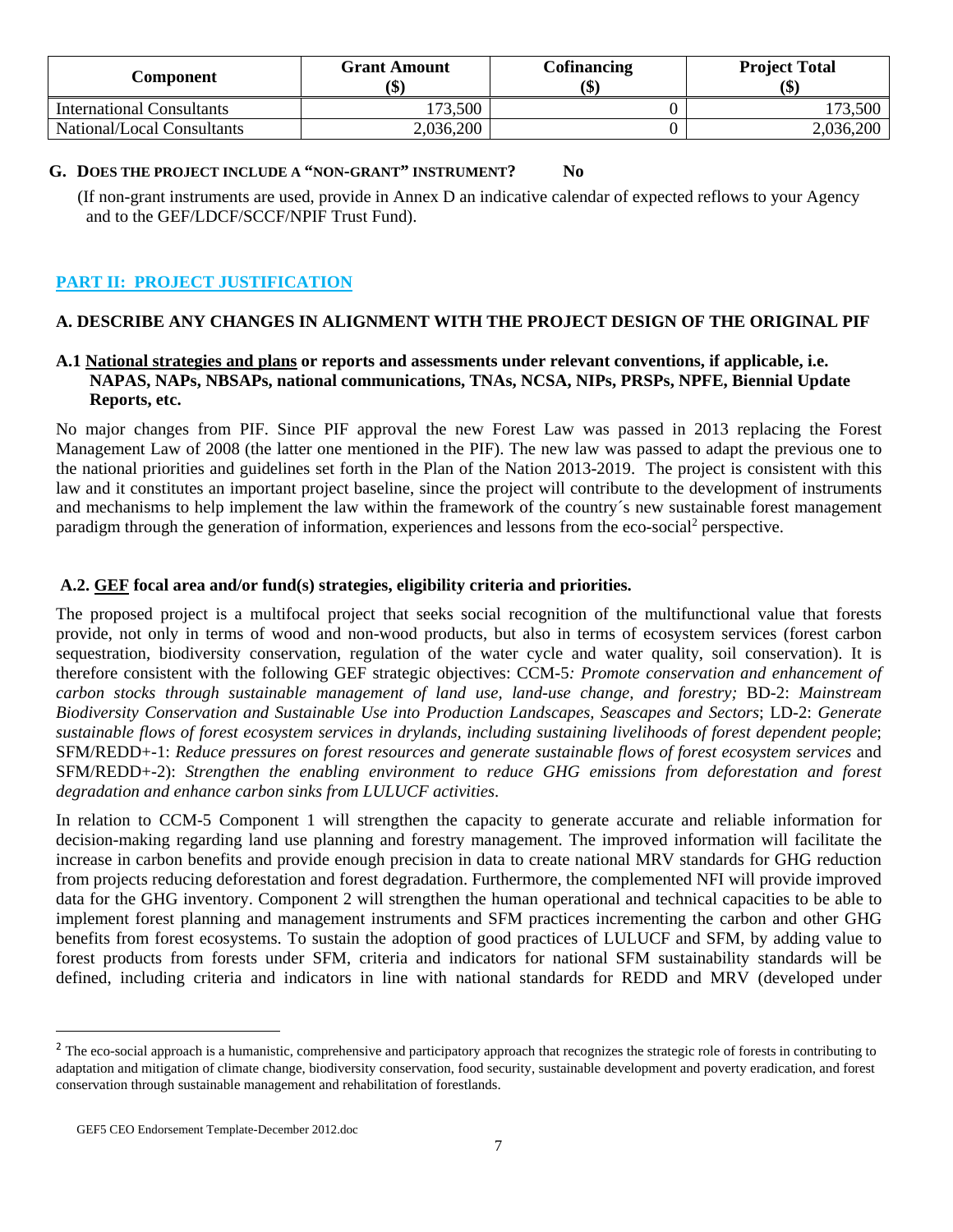component 1). Component 3 will invest in restoration and rehabilitation of forests, increasing carbon sequestration and avoiding forestry GHG emissions.

Under BD-2, Component 1 will improve the knowledge and valuation of biodiversity associated with forest ecosystems to sustain the integration of its conservation and sustainable use in SFM at management unit level. For this end the component will provide technical assistance for: the recollection of information and elaboration of lists and thematic maps of forest species and related flora and fauna (endemic, threatened, exotic) in pilot management units with the participation of local communities; preparation of guidelines for the study and definition of zoning in management units according to the state and needs of conservation of biodiversity and forest ecosystems; the establishment of a database of goods, services and products from biodiversity and forest ecosystems (including forest reserves) and their multiple use by local communities. Component 2 will strengthen the human operational and technical capacities to be able to implement forest planning and management instruments and SFM practices increasing the benefits of habitat for globally important species in forest ecosystems. To sustain the adoption of good SFM practices by adding value to forest products from forests under SFM, criteria and indicators for national SFM sustainability standards will be defined including criteria and indicators for conservation of biodiversity and forest eco-systemic services under pressure. Component 3 will invest in restoration and rehabilitation of forests with native species. This investment will increase the habitat for forest flora and fauna, which are currently under pressure due to deforestation and forest degradation processes. This will result in stabilizing or increasing populations of critically threatened species.

Within LD-2, Component 1 will undertake forest ecosystem monitoring in arid/semi-arid forests of the country using the protocols and methodologies that mainstream GEBs. Component 2 of the proposed project will strengthen human operational and technical capacities to be able to implement forest planning and management instruments and SFM practices increasing the benefits of conservation of soil resources, rehabilitation of degraded lands, and a sustainable flow of forest ecosystem services.

Under SFM/REDD+ 1 and 2, Component 1 will strengthen the capacity to generate more accurate and reliable information for decision-making in land use planning and forest management. The improved information will facilitate the increase in carbon benefits and provide enough precision in data to create national MRV standards for GHG reduction benefits from projects reducing deforestation and forest degradation. Component 2 will strengthen the human operational and technical capacities to be able to implement forest planning and management instruments and SFM practices increasing the benefits of forest ecosystems (carbon stocks and other greenhouse gases, habitat for global important species, conservation of soil and water, and rehabilitation of degraded lands). To sustain the adoption of good LULUCF and SFM practices by adding value to forest products from forests under SFM, criteria and indicators for national SFM sustainability standards will be defined including criteria and indicators relevant for multiple benefits of CCM, BD and LD, as mentioned above, showing a reduced pressure on forest resources and generation of sustainable flows of forest ecosystem services. Component 3 will invest in restoration and rehabilitation of forests affected by land degradation, deforestation and forest degradation. This investment will reverse the degradation processes and increase the forest ecosystem services. Moreover, the management of degraded forests will reduce pressure on primary forests and is therefore expected to reduce deforestation and land degradation, and increase carbon sequestration during tree growth.

#### *Project contribution to Aichi Targets*

The project will contribute to the following Aichi Biodiversity Targets: **Target 2**: By 2020, at the latest, biodiversity values have been integrated into national and local development and poverty reduction strategies and planning processes and are being incorporated into national accounting, as appropriate, and reporting systems; **Target 3**: By 2020, at the latest, incentives, including subsidies, harmful to biodiversity are eliminated, phased out or reformed in order to minimize or avoid negative impacts, and positive incentives for the conservation and sustainable use of biodiversity are developed and applied, consistent and in harmony with the Convention and other relevant international obligations, taking into account national socio economic conditions. **Target 7**: By 2020 areas under agriculture, aquaculture and forestry are managed sustainably, ensuring conservation of biodiversity; **Target 14** - By 2020, ecosystems that provide essential services, including services related to water, and contribute to health, livelihoods and well-being, are restored and safeguarded, taking into account the needs of women, indigenous and local communities, and the poor and vulnerable; **Target 15:** By 2020, ecosystem resilience and the contribution of biodiversity to carbon stocks has been enhanced, through conservation and restoration, including restoration of at least 15 per cent of degraded ecosystems, thereby contributing to climate change mitigation and adaptation and to combating desertification; **Target 19:** By 2020,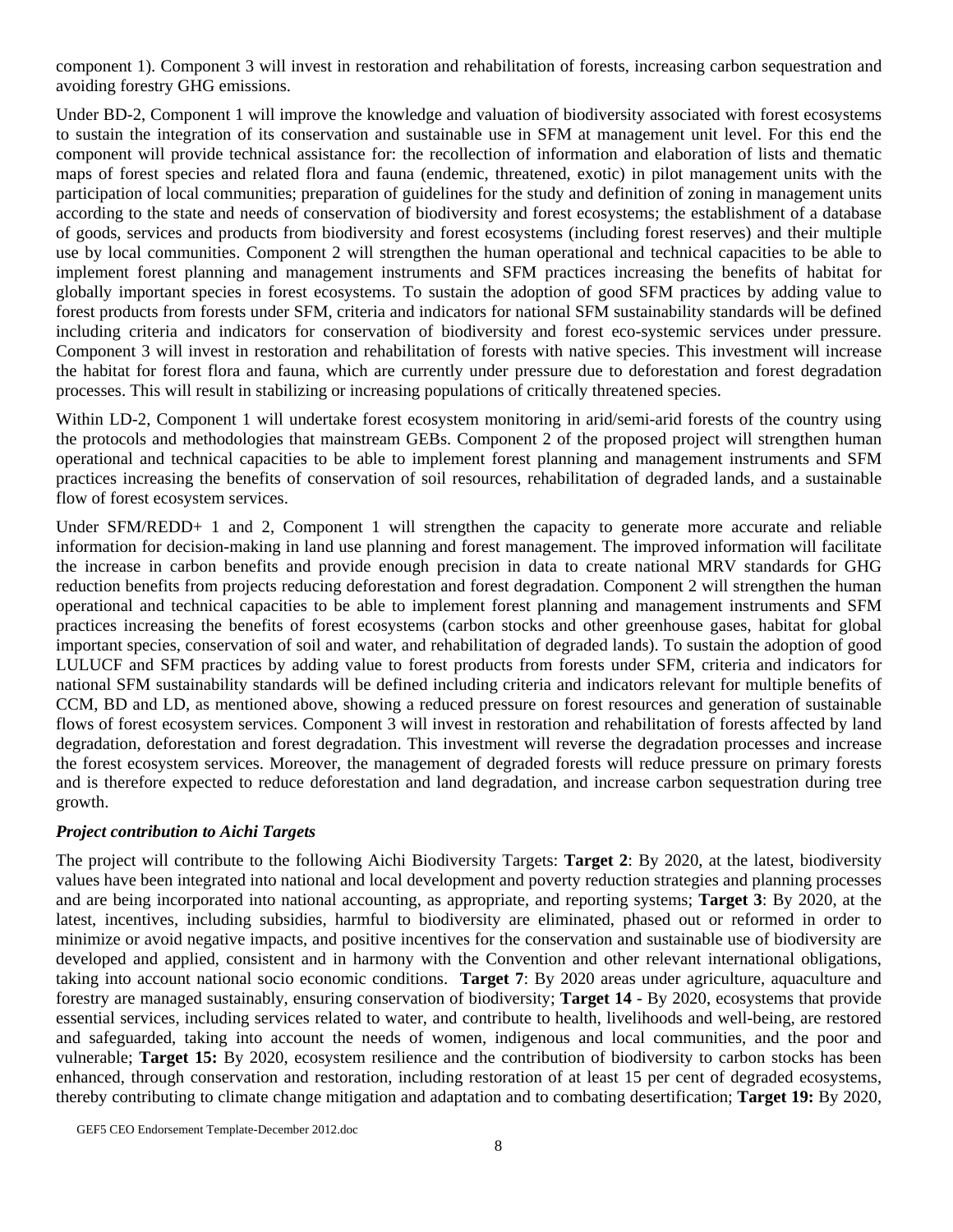knowledge, the science base and technologies relating to biodiversity, its values, functioning, status and trends, and the consequences of its loss, are improved, widely shared and transferred, and applied.

### **A.3 The GEF Agency's comparative advantage:**

No changes from PIF.

## **A.4. The baseline project and the problem that it seeks to address:**

Information on the baseline programs and projects has been updated and expanded based on the assessments undertaken during the full project preparation. In addition, the analysis of the barriers that currently prevent mainstreaming of biodiversity conservation, sustainable forest and land management and climate change mitigation in the forestry sector to achieve sustainable forest management and global environmental benefits has been further developed. Please see the FAO-GEF Project Document section 1.1.1 a) *Baseline projects and investments for the next 3-5 years addressing the identified GEB threats and causes in forest ecosystems* and 1.1.1 b) *Remaining barriers to address threats on global environmental benefits generated by forest ecosystems.* 

## **A. 5. Incremental /Additional cost reasoning: describe the incremental (GEF Trust Fund/NPIF) or additional (LDCF/SCCF) activities requested for GEF/LDCF/SCCF/NPIF financing and the associated global environmental benefits (GEF Trust Fund) or associated adaptation benefits (LDCF/SCCF) to be delivered by the project:**

The project will help to mainstream biodiversity conservation, sustainable land management, and climate change mitigation in the forestry sector to achieve Sustainable Forest Management (SFM) through innovation in information management, incentive schemes, participative governance, empowerment of the local communities dependent on forests, and multiple mechanisms for restoration of areas under degradation processes in key representative forest ecosystem in Venezuela.

Through the GEF´s incremental support the availability and access to information on the status of forest ecosystems and associated ecosystem services (biodiversity, carbon stocks and soil conservation) and capacities will be strengthened for the implementation of a new sustainable forest management model with an ecosystem, landscape, integrated, participatory and multiple-use approach, to achieve sustained yields of the various products, goods and services offered by forest ecosystems, thereby improving the livelihoods of forest-dependent communities and/or communities located in the area of influence of forest ecosystems.

The GEF incremental financing for Component 1 will be directed toward developing and implementing the National Integrated Forest Information System (SINIB) through technical assistance for: (i) developing new geo-spatial and multi-temporal analysis protocols for monitoring and forest management, and strengthening the data collection, processing and analysis processes; (ii) preparing protocols for socio-economic and cultural information gathering; (iii) studies on GHG emissions, and forest carbon stocks and fluxes; (iv) defining national MRV standards; (v) elaborating biodiversity maps and listings of forest species and associated flora and fauna (endemic, threatened, exotic); (vi) multitemporal analysis of vegetation cover; (vii) elaborating guidelines for the study and definition of zoning criteria for forestry management units in the IFR; and (viii) establishment of a database of goods and products from biodiversity and forest ecosystems, and their multiple use.

The incremental resources in Component 2 will address the strengthening of technical and operational capacities of institutions and communities through technical assistance to: (i) develop and implement a capacity-building program for SFM, using the information generated by the SINIB; (ii) prepare and implement with a high community participation forest operational plans based on the information generated by the SINIB under an ecosystem approach; (iii) design and pilot a forest co-management scheme with community involvement; and (iv) design and pilot a SFM environmental and social sustainability standards program and a participatory monitoring mechanism of the standards.

In Component 3 the incremental resources will address forest restoration, conservation and SFM / SLM and will be used to: (i) define standards and indicators to prioritize relevant areas for forest rehabilitation and restoration; (ii) prepare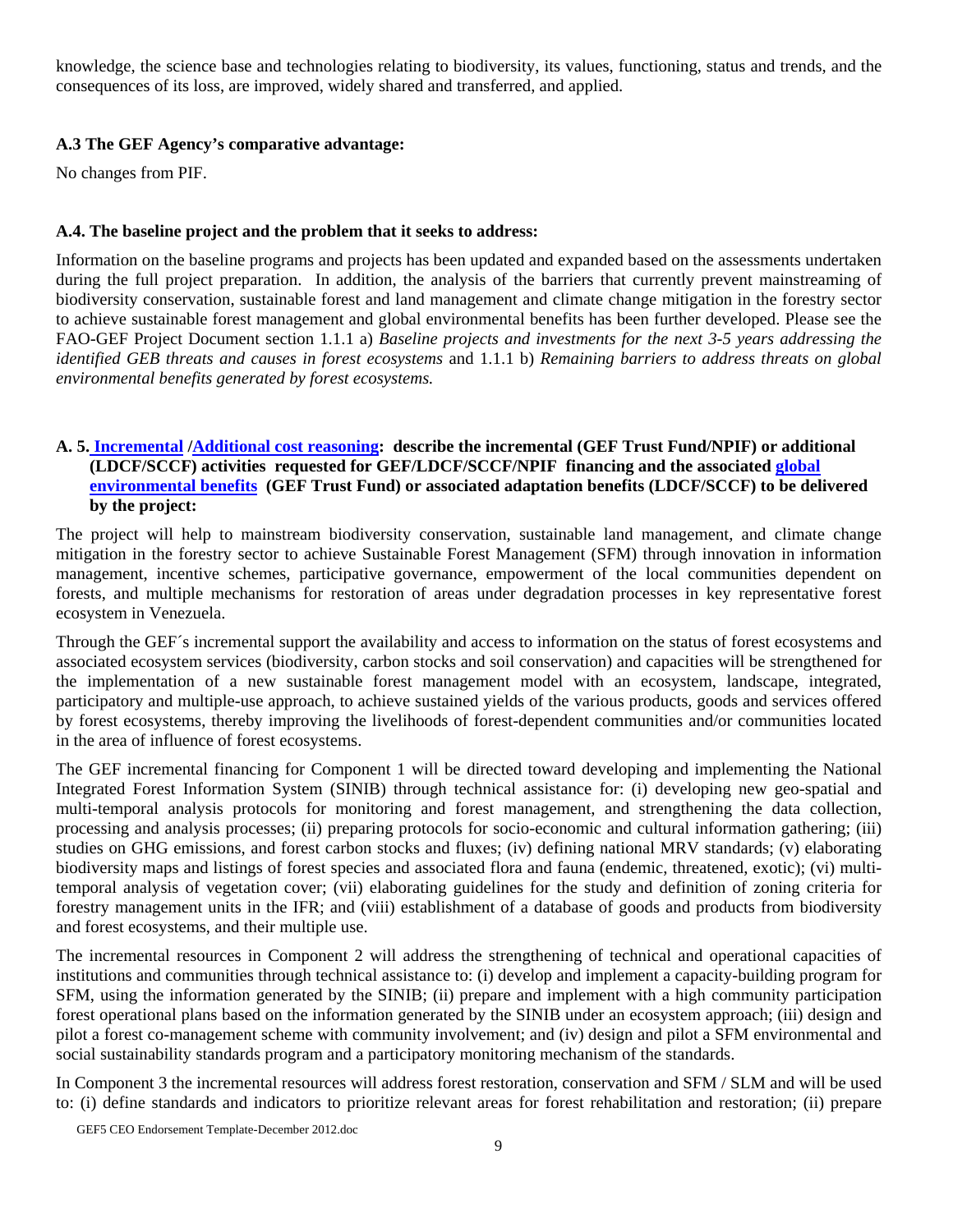good community practices guidelines for forest seeds management and seed trees identification with emphasis on native species; (iii) establishment of a National Network of Community Suppliers of Forest Seeds; (iv) development of a strategy for restoration and recovery of the forest cover with an eco-social approach; (v) systematization of experiences and lessons learned in commercialization of wood and non-wood products; (vi) market analysis for main forest products; (vii) formulation of community plans for commercialization of wood and non-wood forest products; and (viii) establishment of investment fund to promote SFM / SLM, support to commercialization of non-wood products and financing of SFM sustainability standards.

For further details including baseline financing see FAO Project Document Section 1.1.1 c)

# *Changes in the results framework compared to the PIF*

The objective, components and outputs of the project remain largely unchanged and are described in detail in the FAO-GEF Project Document (Section 2). There are some minor adjustments described below:

Component 1: Under Outcome 1.1 a new output has been added to reflect the development of the Integrated National Forest Information System (SINIB). Outputs 1.1.1 (protocol for updating geo-spatial information) and 1.1.3 (protocol for multi-temporal analysis) have been merged into a single output given that the same activities and budget are needed to develop and implement both protocols. Output 1.1.7 (protocol for information flow and exchange) is now part of the new SINIB development output.

Component 2: Under Outcome 2.1, the wording of Output 2.1.3 (pilot scheme to transfer forest management responsibilities) has been adjusted to pilot co-management scheme.

Outcome 2.2 has been adjusted. The national certification program has been replaced by a national environmental and social sustainability standards program given that the Forest Law foresees the development of such standards as the basis for a certification program, but the standards currently do not exist. This outcome will help develop the standards and acquire experience through piloting the standards hence setting the bases for a future certification program. The wording of Outputs 2.2.1 and 2.2.4 has been adjusted accordingly to reflect the standards instead of certification. Output 2.2.3 (incentives scheme) has been removed since Output 3.2.5 (financial schemes) will be in charge of developing the financial incentives for the SFM standards. Output 2.2.5 has been removed since it repeats the outcome and the activities have been included in other Outputs.

Outcome 2.3: Output 2.3.2 (platform for inter-institutional coordination) is now the outcome indicator. The output has been replaced by a new one to reflect the inter-institutional agreements needed as a previous step to establishing the coordination platform.

Component 3: Outcome 3.1: Output 3.1.2 (national coordinating mechanism for restoration) has been removed since this role will be exercised by the inter-institutional coordination platform above.

Outputs 3.1.3 (good community practices for forest seeds) and 3.1.4 (national network of community seed providers) have been merged. The output now refers to the establishment of the national network of seed providers. Elaboration of the guide for good community practices has been included as an activity under the network.

Outcome 3.1.5 (national policy and strategy for restoration) has been adjusted to a restoration strategy for the Imataca Forest Reserve given that the Forest Law passed in 2013 contains stipulations and guidance on restoration. A specific restoration strategy for the reserve will serve to generate experiences and lessons in restoration that will be replicable to the remaining forest reserves in the country (covering over 16 million hectares).

Outcome 3.2: based on cost assessments during the project preparation phase the 3,000 hectares target for restoration has been modified to 1,440 hectares. This area will be achieved with GEF financing and the GEF financing in turn will serve to leverage co-financing to achieve the additional 1,560 hectares to complete the target.

The table below summarizes the new numbering of Outputs as a result of the above-mentioned changes:

| PIF                       | <b>CEO</b> Endorsement |
|---------------------------|------------------------|
|                           | • Output 1.1.1         |
| Outputs 1.1.1 and $1.1.3$ | • Output $1.1.2$       |
| Output $1.1.2$            | Output $1.1.3$         |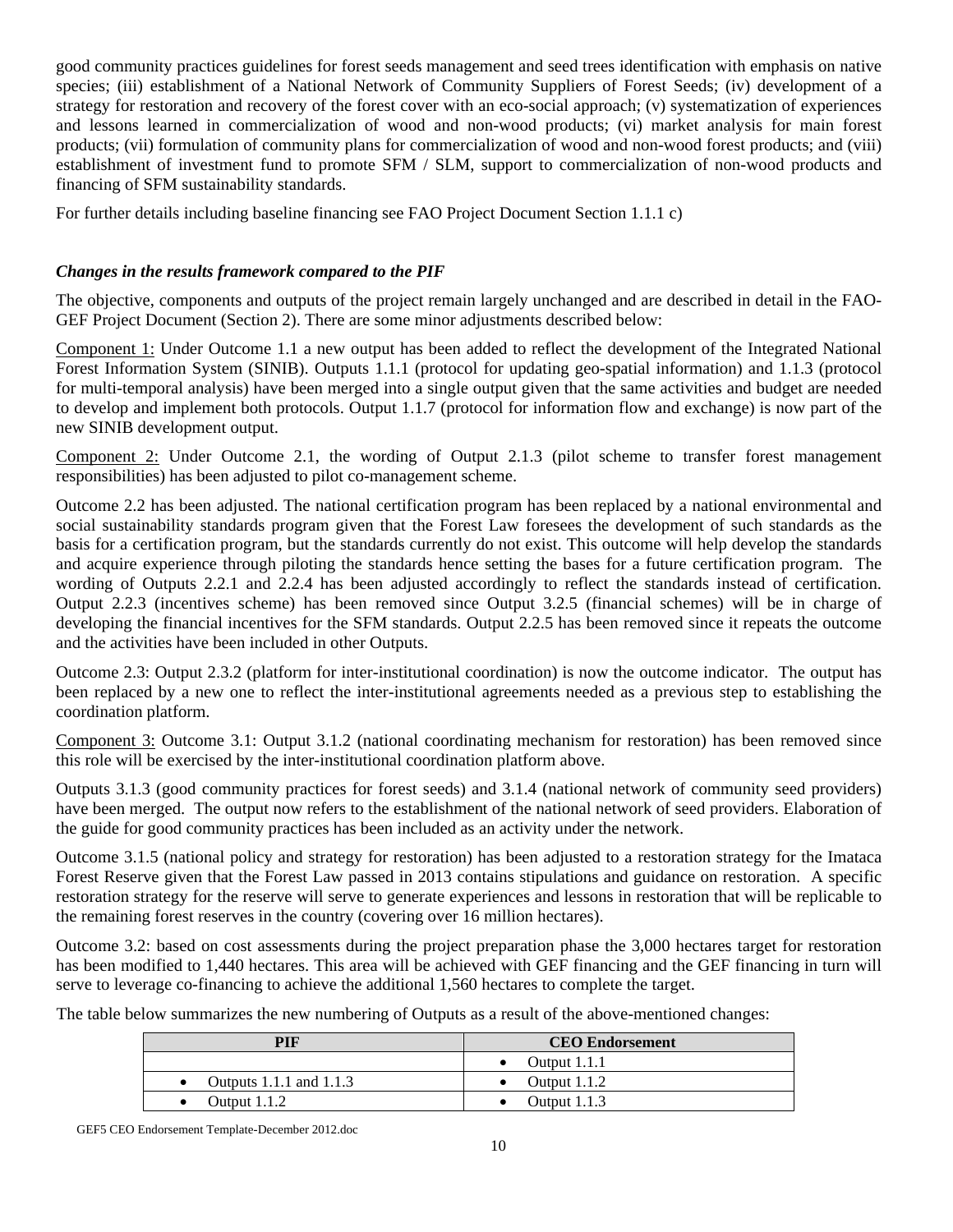| Outputs 1.1.4 to 1.1.6<br>$\bullet$  | Outputs 1.1.4 to 1.1.6<br>$\bullet$ |
|--------------------------------------|-------------------------------------|
| Output 1.17<br>$\bullet$             |                                     |
| Outputs 1.2.1 to 1.2.3<br>$\bullet$  | Output 1.2.1 to 1.2.3<br>$\bullet$  |
| Outputs 2.1.1 to 2.1.3<br>٠          | Outputs 2.1.1 to 2.1.3              |
| Output 2.2.1<br>$\bullet$            | Output 2.2.1                        |
| Output 2.2.3<br>٠                    |                                     |
| Output 2.2.4<br>٠                    | Output 2.2.2                        |
| Outputs 2.3.1 and 2.3.2<br>$\bullet$ | Outputs 2.3.1 and 2.3.2             |
| Output 3.1.1<br>$\bullet$            | Output 3.1.1                        |
| Output 3.1.2<br>٠                    |                                     |
| Outputs 3.1.3 and 3.1.4<br>٠         | Output 3.1.3                        |
| Output 3.1.5<br>٠                    | Output 3.1.2                        |
| Outputs 3.2.1 to 3.2.5               | Outputs 3.2.1 to 3.2.5              |

Please refer to Sections 2.2 *Project Objectives*, 2.3 *Expected Project Outcomes* and 2.4 *Project Components and Outputs* of the FAO-GEF Project Document for a detailed description. Please refer to Section 2.5 *Global Environmental Benefits* of the Project Document for a full description of GEBs. The Project Results Framework in Annex A includes GEB indicators and targets at outcome level.

As a consequence of the more detailed development of the project interventions and cost assessments there has also been some changes in the resources distribution between the PIF and CEO endorsement stages. Please refer to the Results Budget in Appendix 3 of the FAO-GEF Project Document for further details.

#### **A.6 Risks, including climate change, potential social and environmental risks that might prevent the project objectives from being achieved, and measures that address these risks:**

The risks identified in the PIF remain. The mitigation measures have been further assessed and described. Please refer to section 3 and Appendix 4 "Risk Matrix" of the FAO Project Document for the full risk assessment and mitigation measures.

#### **A.7. Coordination with other relevant GEF financed initiatives**

No changes from PIF. FAO, MPPEA and other participating institutions will collaborate with the GEF implementing agencies of other GEF-supported programs and projects to identify and facilitate synergies, as well as with other agencies that support projects financed by other donors. Collaboration will be undertaken through: (i) informal communications; and (ii) exchange of information. In order to guarantee an effective coordination and collaboration between different initiatives, specific coordination responsibilities have been assigned to the Project Management Unit and included in the terms of reference of the Project Technical Coordinator, which results shall be explicitly reflected in the Project Progress Reports (PPRs).

#### **B. ADDITIONAL INFORMATION NOT ADDRESSED AT PIF STAGE:**

B.1 Describe how the stakeholders will be engaged in project implementation.

#### **B.1.1 Project implementation and management arrangements**

The project will be managed through a Project Steering Committee and a Project Management Unit. This management structure will ensure the participation of key stakeholders during project planning, implementation and M&E.

The **Project Steering Committee (PSC)** will be comprised by the: Forests General Directorate (DGB), through the National Project Director (NDP) designated on behalf of the MPEEA, who will chair the PSC; the MPPEA´s Office for International Cooperation and Management, CONARE, ENF, IFLA, Tree Mission, representatives of the beneficiaries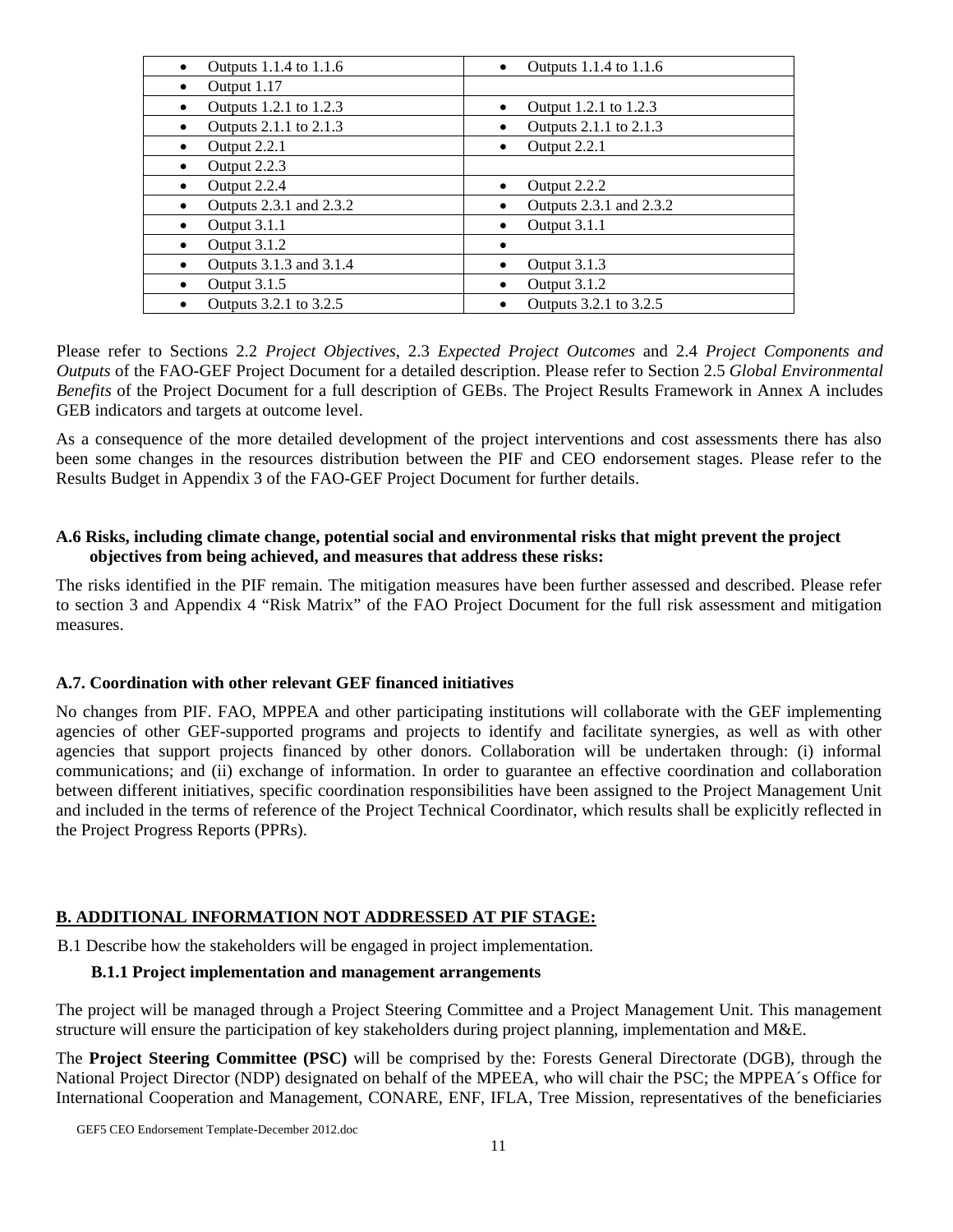(2) designated in Popular Power Assembly, the Ministry of Popular Power for Planning and Knowledge and FAO. Additionally, the following institutions may be invited to attend the PSC meetings as necessary: Ministry of Popular Power for Finance (MPPF); Directorate General for Environmental Planning (DGPOA); Biological Diversity National Office (ONDB); Simon Bolivar Geographical Institute of Venezuela (IGVSB); Botanical Institute of Venezuela Foundation (FIBV); Ministry of Popular Power for Defense (MD); Ministry of Popular Power for Foreign Affairs and other national institutions relevant to the project.

PSC responsibilities will include: (i) guidance and orientation to the NDP and PT, as may be needed, on specific actions for project implementation, as well as ensuring political viability, advice, inter-institutional coordination, consultation and planning to support project implementation; (ii) promote integration of the project in the Forest Policy of Venezuela to ensure its sustainability; iii) overall oversight of project progress and achievement of planned results as per the project document; (iv) facilitate cooperation between the project participating partners and project support at the local level; (v) advise the NPD on other on-going and planned activities facilitating collaboration between the Project and other programs, projects and initiatives; (vi) facilitate that co-financing is provided in a timely and effective manner; and (vii) review and approve the six-monthly Project Progress Reports and the AWP/B.

The **Project Management Unit (PMU)** will be in charge of: i) coordinating and closely supervising the implementation of project activities; ii) day-to-day project management; iii) coordinating with related initiatives; iv) ensuring collaboration between the participating national, state and local institutions and organizations; v) follow-up on project progress and ensure the timely delivery of inputs and outputs; vi) implementing and managing the project M&E plan; vi) organizing annual project workshops and meetings to monitor project progress and preparing the Annual Work Plans and Budgets (AWP/B); vii) preparing the Project Progress Reports (PPRs) together with the AWP/B; and viii) supporting the preparation of Project Implementation Reports (PIRs), mid-term and final evaluations.

## **B.1.2 Stakeholder involvement plan**

| <b>Stakeholder</b>                                                  | Interest/role in project                                                                                                                                                                                                                                                                                                                                                                                                                                                    |
|---------------------------------------------------------------------|-----------------------------------------------------------------------------------------------------------------------------------------------------------------------------------------------------------------------------------------------------------------------------------------------------------------------------------------------------------------------------------------------------------------------------------------------------------------------------|
| Ministry of Popular Power for<br>Eco-socialism and Water<br>(MPPEA) | Executes the forest policy through instruments of Environmental and territorial<br>planning. It gives directions to the forest resources conservation policy in<br>Venezuela. The MPPA governs the management and conservation of forest<br>ecosystems, recognizing the multiple uses and functions of forests and its value as<br>an important part of the national economy. Lead Execution Agency and co-funder<br>of components 1, 2 and 3 and project management costs. |
| National Forest Company (ENF)                                       | MPPEA ascribed entity; It aims at sustainable production of forest goods and<br>services through the planning of the national forest heritage. Strategic partner.<br>Will accompany the process of community involvement in the planning and SFM.<br>Co-funder of components 1, 2, 3 and 4 and project management costs.                                                                                                                                                    |
| <b>Tree Mission</b>                                                 | MPPEA ascribed entity. Supports the implementation of forest policy of MPPA<br>through instruments Environmental Planning, Territorial Planning, Environmental<br>and Socio Cultural Impact Assessment, Environmental Education. Works in<br>empowering and incorporating rural and urban communities in forest restoration.<br>Co-funder of components 3 and 4.                                                                                                            |
| <b>Latin American Forestry</b><br>Institute (IFLA)                  | Will support in terms of research and academic consultancy. Strategic partner and<br>co-funder of components 3 and 4.                                                                                                                                                                                                                                                                                                                                                       |
| <b>National Reforestation</b><br>Company (CONARE)                   | MPPEA ascribed entity. Expertise in and responsible for forest recovery and<br>restoration. Strategic partner and co-funder of component 3.                                                                                                                                                                                                                                                                                                                                 |
| <b>Bolivarian Agency for Spatial</b>                                | Responsible for the Venezuelan satellite (Miranda) that can provide high                                                                                                                                                                                                                                                                                                                                                                                                    |

The stakeholder mapping carried out during project preparation is presented in the table below, including their roles and participation in project implementation.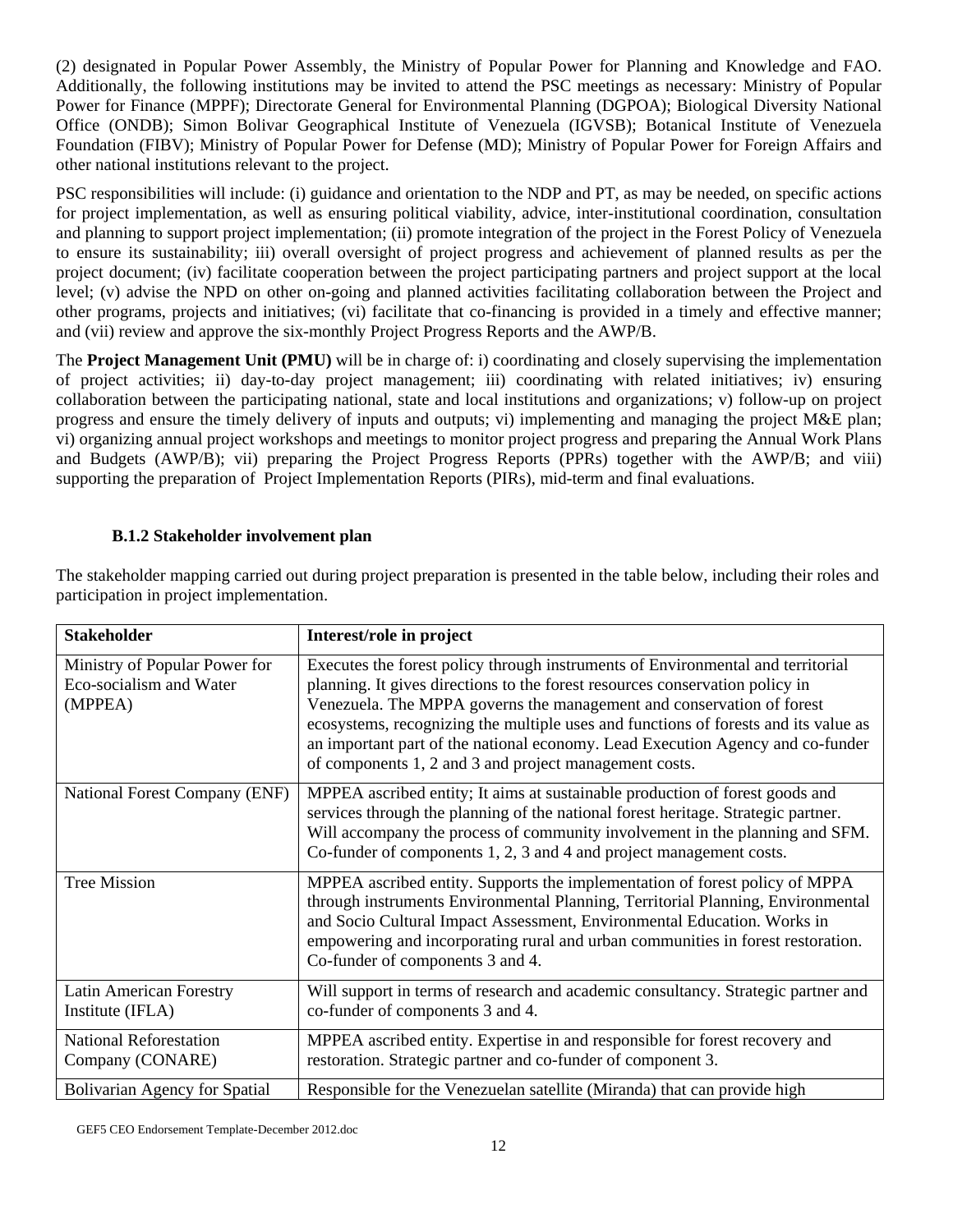| activities (ABAE)      | resolution satellite images for forest ecosystem monitoring under Component 1                           |
|------------------------|---------------------------------------------------------------------------------------------------------|
| Communes / communities | Project beneficiaries. Will be involved in the implementation of activities under<br>Components 1 and 2 |

The project will promote stakeholder participation at both institutional and community levels. At the institutional level, it will promote the creation of multi-stakeholder spaces for intersectoral dialogue on SFM / SLM. This includes the establishment of a platform for inter-institutional coordination and consultation for the governance of forest management in Venezuela and adjustment of the SINIB to ensure that the information needs and requirements at different levels (regional and local) are taken into account. This platform will comprise key stakeholders of the forestry sector, including for example the MPPEA and its affiliated entities, other ministries, local governments, universities and social organizations.

At the community level, the project will use a number of tools to promote buy-in and participation, namely: a) contacts with leaders or authorities of the local communities and indigenous peoples, b) sharing of information on the project (objectives, planned activities, progress and results); c) community meetings; d) participatory assessments; e) consultation and validation workshops; f) training; and g) participatory evaluations. These will help engage the communities in activities such as: a) identifying priority areas for SFM intervention; b) participatory monitoring of forest ecosystems; c) participatory monitoring of SFM sustainability standards; d) incorporating labor in SFM activities; e) development of social production enterprises for production and commercialization of wood and non-wood products; f) forest restoration through agroforestry, reforestation and analog forestry, g) community involvement in surveillance and control, through setting up monitoring brigades to work jointly with state institutions in protecting the IFR.

#### **B.2 Describe the socioeconomic benefits to be delivered by the Project at the national and local levels, including consideration of gender dimensions, and how these will support the achievement of global environment benefits (GEF Trust Fund/NPIF) or adaptation benefits (LDCF/SCCF):**

The population within the Imataca Forest Reserve (IFR) comprises 38,199 people including indigenous peoples, miners, small farmers and lumberers; with 44.3% being indigenous population, 25.4% non-indigenous population and 30.3 % lacking census data on their ethnicity. The existing indigenous peoples belong to the Warao, Kariña, Pemon, Akawaio, Arawaco, Sanema and other smaller ethnic groups. Mining is the main land use followed by forestry and agriculture. Members of the Kariña ethnic group (251 women and 285 men) live in several communities in Unit V (the project´s priority site for field interventions). The economy of these Kariña communities is based on shifting agriculture, hunting and fishing for subsistence, the exchange of agricultural products and in a few cases their sale. Some members participate in mining activities.

The project will seek to deliver socio-economic benefits to both indigenous and non-indigenous communities in the IFR through several approaches. One of these approaches will be to raise awareness and promote the benefits of sustainable forest use compared to the impacts of mining, especially the highly dangerous consequences of pollution from the indiscriminate use of mercury and deforestation and its consequences on soil, water and other resources. This will help to create a positive attitude in the communities toward adopting the alternatives proposed by the project. The other approach will be promoting economic alternatives to replace the current activities (e.g. illegal mining and logging) that generate attractive incomes and improve the livelihoods of the communities. These will include: a) development of forest operational plans with 5 communities for sustainable management and harvesting of wood products that will allow the legal harvesting and sale of wood; b) promoting within the framework of the forest operational plans, community enterprises for production of wood and non-wood products, seeking to add value to production and obtaining better prices; c) piloting with 10 communities in the IFR a local network of community seed providers that will produce good quality seeds enabling the legal sale of seeds for reforestation and agroforestry purposes; d) developing community plans for commercialization of wood and non-wood products; e) establishing agroforestry systems to diversify agricultural production that will help improve food security and may in the medium and long term generate surpluses for sale. In addition, the project will generate environmental and social standards for sustainable forest management that will set the basis for a future forest products certification program that will help integrate the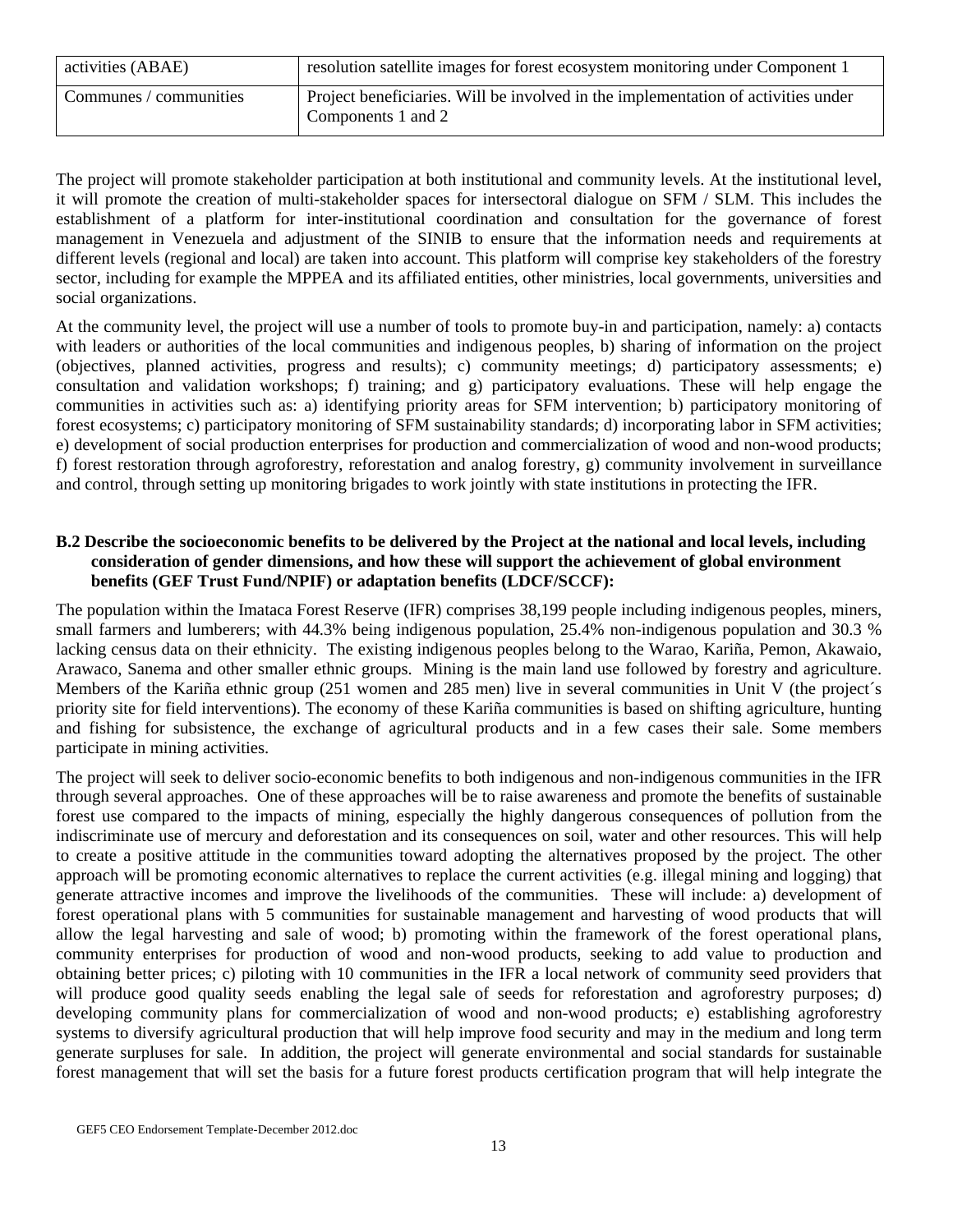communities into markets that demand certified products and thereby receiving better prices for producing sustainable forest products.

The project will promote gender equity. It will develop a socio-economic-cultural protocol to evaluate the role of men and women in the management of forest resources according to their age and social condition. The analysis of the data will provide information related to the use of resources and the description of the users; needs for hand labor; roles, responsibilities and vulnerabilities related to climate change and its consequences, with emphasis on vulnerability and adaptation options, that will help identify gender-oriented options that can be proposed by the project. Furthermore, the project will foster the timely participation of women in all project activities such as: a) creating income opportunities (e.g. through improved agroforestry systems with diversified production, marketing of non-wood products, and planning and implementation of SFM); b) promoting the participation of women in training activities as well as designing specific training for women according to their interests and demands in the context of SFM (with at least 30% participation of women in community trainings); c) participation in field monitoring with specific activities designed for women (at least 30% female participation); d) a special line for women within the investment fund to be designed under the project to support commercialization of non-wood products. Data will be disaggregated by gender to facilitate monitoring of differentiated impacts by the project.

The project will promote stakeholder participation through tools such as: a) contacts with leaders or authorities of the local communities and indigenous peoples, b) sharing of information on the project (objectives, planned activities, progress and results); c) community meetings; d) participatory assessments; e) consultation and validation workshops; f) training; and g) participatory evaluations. These will help engage the communities in activities such as: a) identifying priority areas for SFM intervention; b) participatory monitoring of forest ecosystems; c) participatory monitoring of SFM sustainability standards; d) incorporating labor in SFM activities; e) development of social production enterprises for production and commercialization of wood and non-wood products; f) forest restoration through agroforestry, reforestation and analog forestry, g) community involvement in surveillance and control, through setting up monitoring brigades to work jointly with state institutions in protecting the IFR.

Moreover, the project will take into account the ethno-cultural characteristics of the communities in the IFR, including the role of the family in production and income generation, socio-economic differences between men and women and the differences in knowledge related to the use of the environment by each. In the case of indigenous groups the incorporation of women in project interventions will depend on the customs and traditions of each group, taking care not to promote actions that could generate resistance to the participation of community members. The project will respect traditional values and livelihoods to avoid influencing ethno- cultural changes.

In the long term around 250,000 people from rural areas who have a direct relation or live within forest reserves would benefit from replication of the experiences and lessons learned to other forest reserves in the country.

#### **B.3. Explain how cost-effectiveness is reflected in the project design:**

The project´s components will collectively address the threats to the GEBs provided by the forest ecosystems of the IFR by removing the identified barriers and for which the following cost-effective strategies and methodologies have been selected and will be implemented within the framework of the Project:

- Development of institutional arrangements to optimize coordination, collaboration, support and participation of institutional and community stakeholders involved in forest ecosystem monitoring and SFM / SLM.
- Development of a set of cost-effective protocols for data collection and analysis, and construction of forest ecosystem monitoring indicators, as well as innovative tools to implement in practice the new vision on forest land use planning and SFM based on an eco-social approach.
- Harmonization of existing data models and information systems through establishing an integrated information management system that includes user-friendly tools (e.g. web-mapping) and products (e.g. thematic maps) that will improve information and facilitate its access and use by different user groups.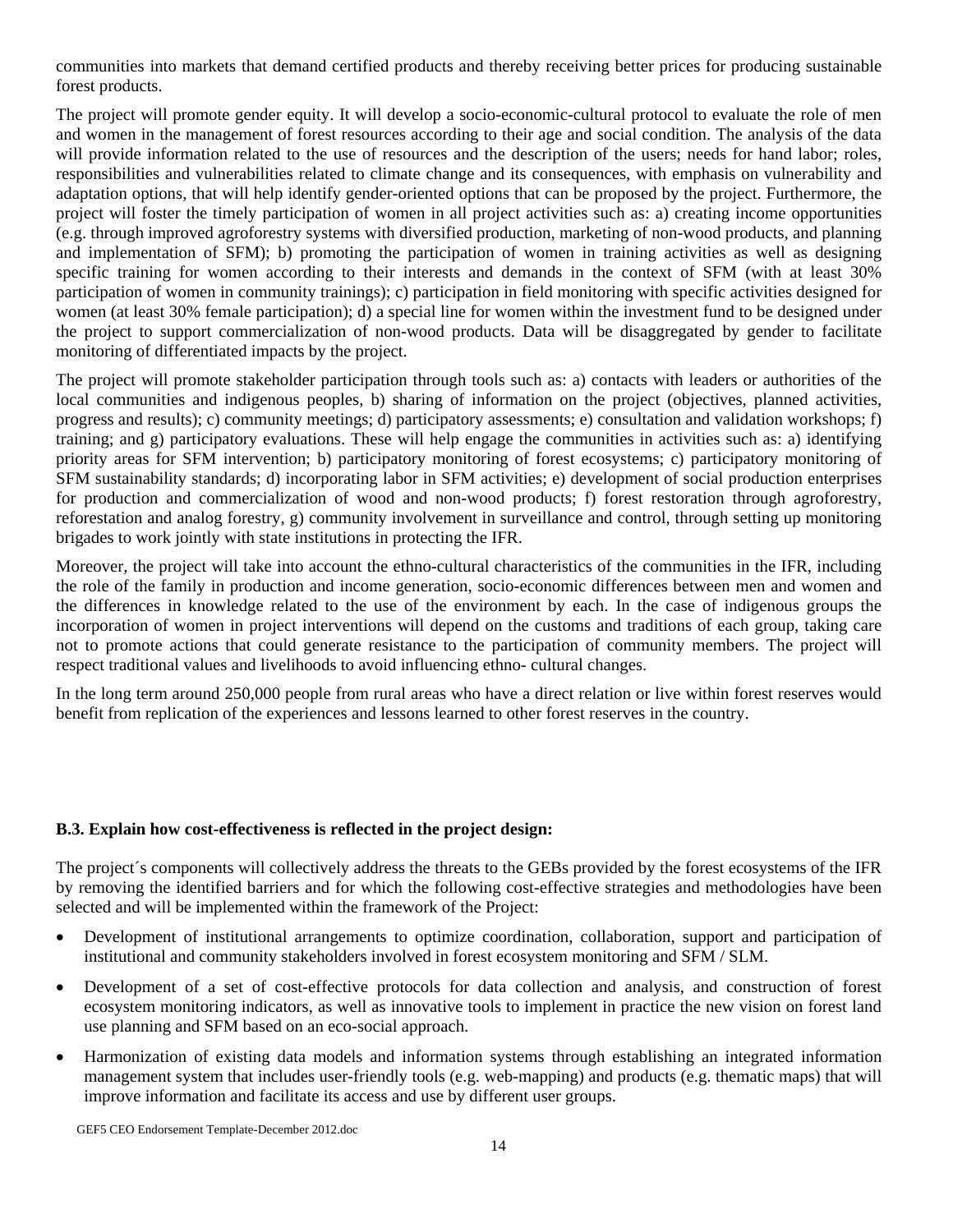- Capacity development of managerial and technical government personnel to improve and/or update their knowledge in participatory tools for forest management as well as innovative SFM / SLM tools.
- Training and awareness raising of community stakeholders to promote an attitudinal shift toward sustainable management of forests, soil and water, and adoption of appropriate technologies.
- Stakeholder participation (government institutions and community organizations) in all stages of Project implementation will ensure that the decision-making mechanisms and implementation of activities is aligned with the project´s objectives and development priorities.
- Promotion of appropriate technologies for forest and land restoration (reforestation, analog forestry, agroforestry) will generate lessons and experiences on generation of GEBs (habitats for forest biodiversity, carbon stocks and soil and water conservation) that will be replicable to other areas of the IFR and at national level.
- The development of an investment fund for SFM / SLM practices, commercialization of non-wood products and implementation of environmental and social SFM standards will ensure long term financing for conservation, restoration and application of SFM / SLM in forests and soils under degradation processes.
- Systematization of experiences and lessons learned will contribute to a cost-effective replication of project results at national level.

# **C. DESCRIBE THE BUDGETED M &E PLAN:**

Monitoring and evaluation activities will follow FAO and GEF monitoring and evaluation policies and guidelines. The table below summarizes the project Monitoring and Evaluation Plan. For further details please see the FAO Project Document, sections 4.5 and 4.6.

| <b>Type of M&amp;E Activity</b>                                         | <b>Responsible Parties</b>                                                                                                               | <b>Time-frame</b>                        | <b>Budget</b>                                                                                                                                |
|-------------------------------------------------------------------------|------------------------------------------------------------------------------------------------------------------------------------------|------------------------------------------|----------------------------------------------------------------------------------------------------------------------------------------------|
| Inception Workshop                                                      | Project Technical Coordinator<br>(PTC), FAOVE (supported by LTO,<br>BH, and the FAO GEF<br>Coordination Unit)                            | Within two months of<br>project start up | <b>USD 40,000</b>                                                                                                                            |
| Project Inception Report                                                | PTC and FAOVE, cleared by LTO,<br>BH, and the FAO GEF<br><b>Coordination Unit</b>                                                        | Immediately after the<br>workshop        |                                                                                                                                              |
| Field-based impact<br>monitoring                                        | PTC, project partners, local<br>organizations                                                                                            | Continually                              | USD 235,400 (3% of PTC<br>time; 20% of M&E<br>Assistant time, cost of<br>annual workshops for<br>monitoring and follow-up                    |
| Supervision visits and rating<br>of progress in PPRs and<br><b>PIRs</b> | PTC and FAO (FAOVE, LTO and<br>FAO GEF Coordination Unit)                                                                                | Annual or as required                    | FAO visits will be<br>financed through GEF<br>agency fee. Project<br>coordination visits will be<br>financed by the project<br>travel budget |
| <b>Project Progress Reports</b><br>(PPR)                                | PTC with inputs by project partners<br>and other participating institutions                                                              | Six-monthly                              | USD 18,600 (2% of PTC<br>time, 10% of M&E<br>Assistant time)                                                                                 |
| Project Implementation<br>Review report (PIR)                           | FAO (LTO and FAOVE) supported<br>by the PTC. PIRs cleared and<br>submitted by the FAO GEF<br>Coordination Unit to the GEF<br>Secretariat | Annual                                   | Financed through GEF<br>agency fee                                                                                                           |
| Co-financing Reports                                                    | PTC with inputs from other co-<br>financiers                                                                                             | Annual                                   | USD 13,800 (1% of<br>PTC time, 8% of M&E<br>Assistant time)                                                                                  |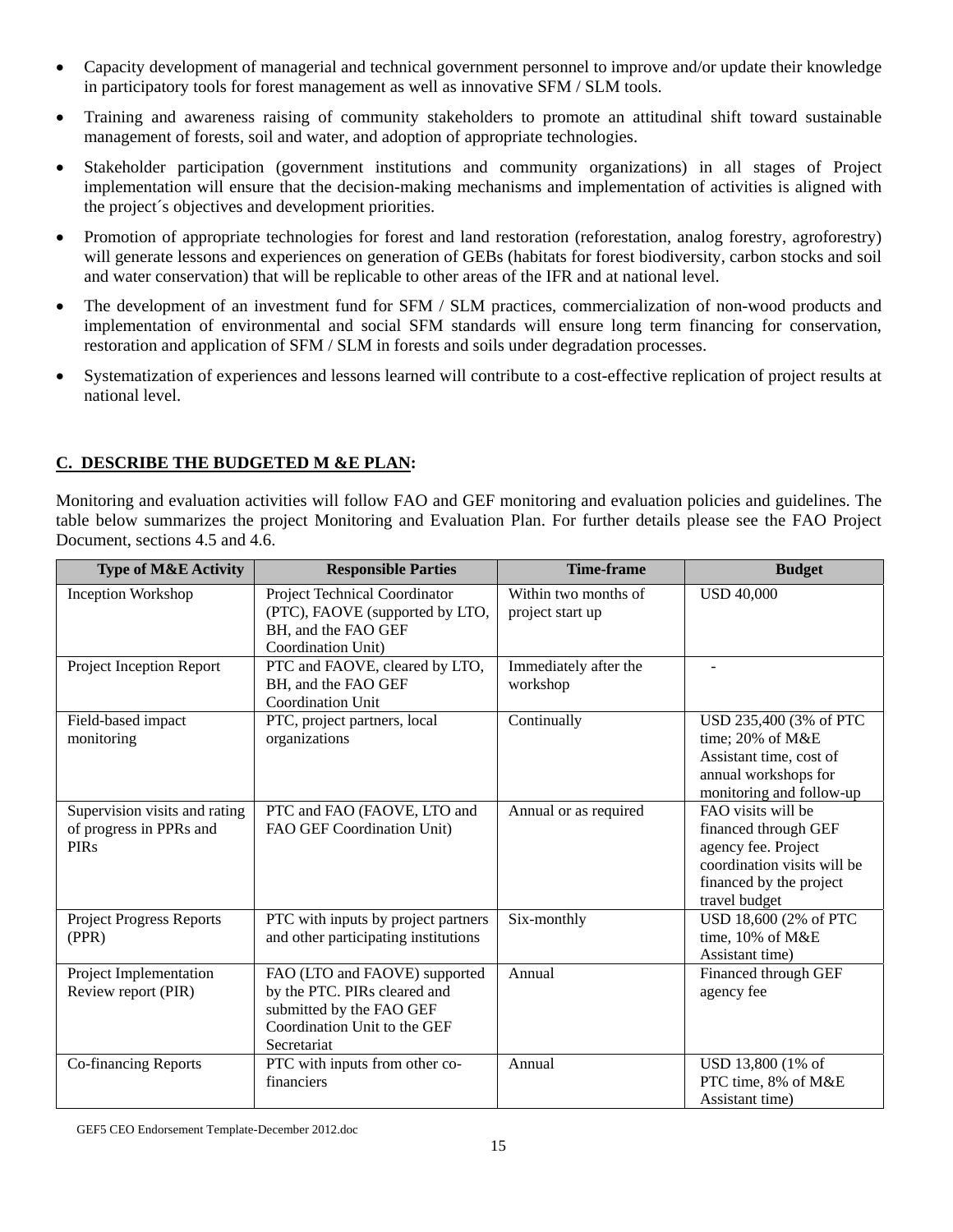| <b>Type of M&amp;E Activity</b> | <b>Responsible Parties</b>                                                                                                                                              | <b>Time-frame</b>                                                         | <b>Budget</b>                                                                                                                                                                 |
|---------------------------------|-------------------------------------------------------------------------------------------------------------------------------------------------------------------------|---------------------------------------------------------------------------|-------------------------------------------------------------------------------------------------------------------------------------------------------------------------------|
| Technical reports               | PTC, and FAO (LTO, FAOVE)                                                                                                                                               |                                                                           |                                                                                                                                                                               |
| Mid-term Evaluation             | External Consultant, FAO Office<br>for Evaluation in consultation with<br>the project team including the GCU<br>and other partners                                      | At mid-point of project<br>implementation                                 | USD 40,000 for<br>independent consultants<br>and associated costs. In<br>addition the agency fee<br>will pay for expenditures<br>of FAO staff time and<br>travel              |
| Final evaluation                | External Consultant, FAO<br>independent Evaluation Office in<br>consultation with the project team<br>including the FAO GEF<br>Coordination Unit, and other<br>partners | At the end of project<br>implementation                                   | USD 40,000 for<br>external, independent<br>consultants and<br>associated costs. In<br>addition the agency fee<br>will pay for expenditures<br>of FAO staff time and<br>travel |
| <b>Terminal Report</b>          | PTC, FAO (FAOVE, LTO, TSCR)<br>Report Unit, FAO-GEF Coordination<br>Unit)                                                                                               | At least two months<br>before the end date of the<br><b>GCP</b> Agreement |                                                                                                                                                                               |
| <b>Total Budget</b>             |                                                                                                                                                                         |                                                                           | <b>USD 412,800</b>                                                                                                                                                            |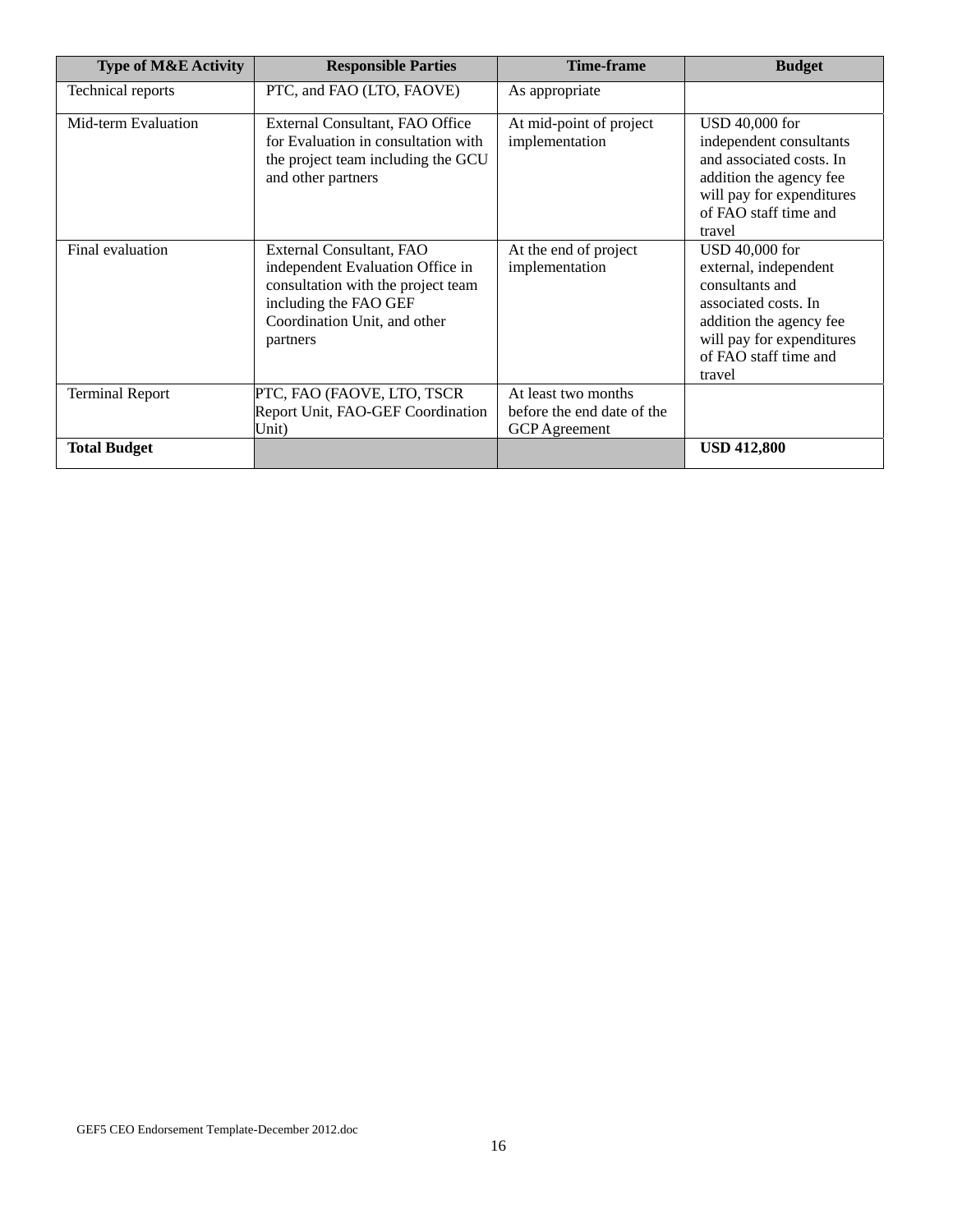## **PART III: APPROVAL/ENDORSEMENT BY GEF OPERATIONAL FOCAL POINT(S) AND GEF AGENCY(IES)**

#### **A. RECORD OF ENDORSEMENT OF GEF OPERATIONAL FOCAL POINT(S) ON BEHALF OF THE GOVERNMENT(S): ):** (Please attach the Operational Focal Point endorsement letter(s) with this form. For SGP, use this OFP endorsement letter).

| <b>NAME</b>            | <b>POSITION</b>           | <b>MINISTRY</b>             | DATE $(MM/dd/vvvv)$ |
|------------------------|---------------------------|-----------------------------|---------------------|
| Lic. Lissett Hernández | Directora General         | <b>MINISTERIO DEL PODER</b> | 04/04/2013          |
|                        | Dirección General de la   | POPULAR PARA EL             |                     |
|                        | Oficina de Gestión y      | <b>AMBIENTE</b>             |                     |
|                        | Cooperación Internacional |                             |                     |

#### **B. GEF AGENCY(IES) CERTIFICATION**

This request has been prepared in accordance with GEF/LDCF/SCCF/NPIF policies and procedures and meets the GEF/LDCF/SCCF/NPIF criteria for CEO endorsement/approval of project.

| <b>Agency</b>            |                  | <b>Date</b>  | Project        |                  |                         |
|--------------------------|------------------|--------------|----------------|------------------|-------------------------|
| Coordinator,             | <b>Signature</b> | (Month, day, | <b>Contact</b> | <b>Telephone</b> | <b>Email Address</b>    |
| <b>Agency Name</b>       |                  | year)        | <b>Person</b>  |                  |                         |
| Gustavo Merino           |                  | 05/22/2015   | Jorge Meza     | $(56-2)$ 2923-   | Jorge.Meza@fao.org      |
| Director                 |                  |              | Principal      | 2181             |                         |
| <b>Investment Centre</b> |                  |              | Forestry       |                  |                         |
| Division                 |                  |              | Officer        |                  |                         |
| Technical                |                  |              |                |                  |                         |
| Cooperation              |                  |              |                |                  |                         |
| Department               |                  |              |                |                  |                         |
| <b>FAO</b>               |                  |              |                |                  |                         |
| Viale delle Terme        |                  |              |                |                  |                         |
| di Caracalla             |                  |              |                |                  |                         |
| (00153)                  |                  |              |                |                  |                         |
| Rome, Italy              |                  |              |                |                  |                         |
| <b>TCI-</b>              |                  |              |                |                  |                         |
| Director@fao.org         |                  |              |                |                  |                         |
| Jeffrey Griffin          |                  |              |                | $+39$            | Jeffrey.Griffin@fao.org |
| Senior Coordinator       |                  |              |                | 0657055680       |                         |
| <b>FAO GEF</b>           |                  |              |                |                  |                         |
| Coordination Unit        |                  |              |                |                  |                         |
| <b>Investment Centre</b> |                  |              |                |                  |                         |
| Division                 |                  |              |                |                  |                         |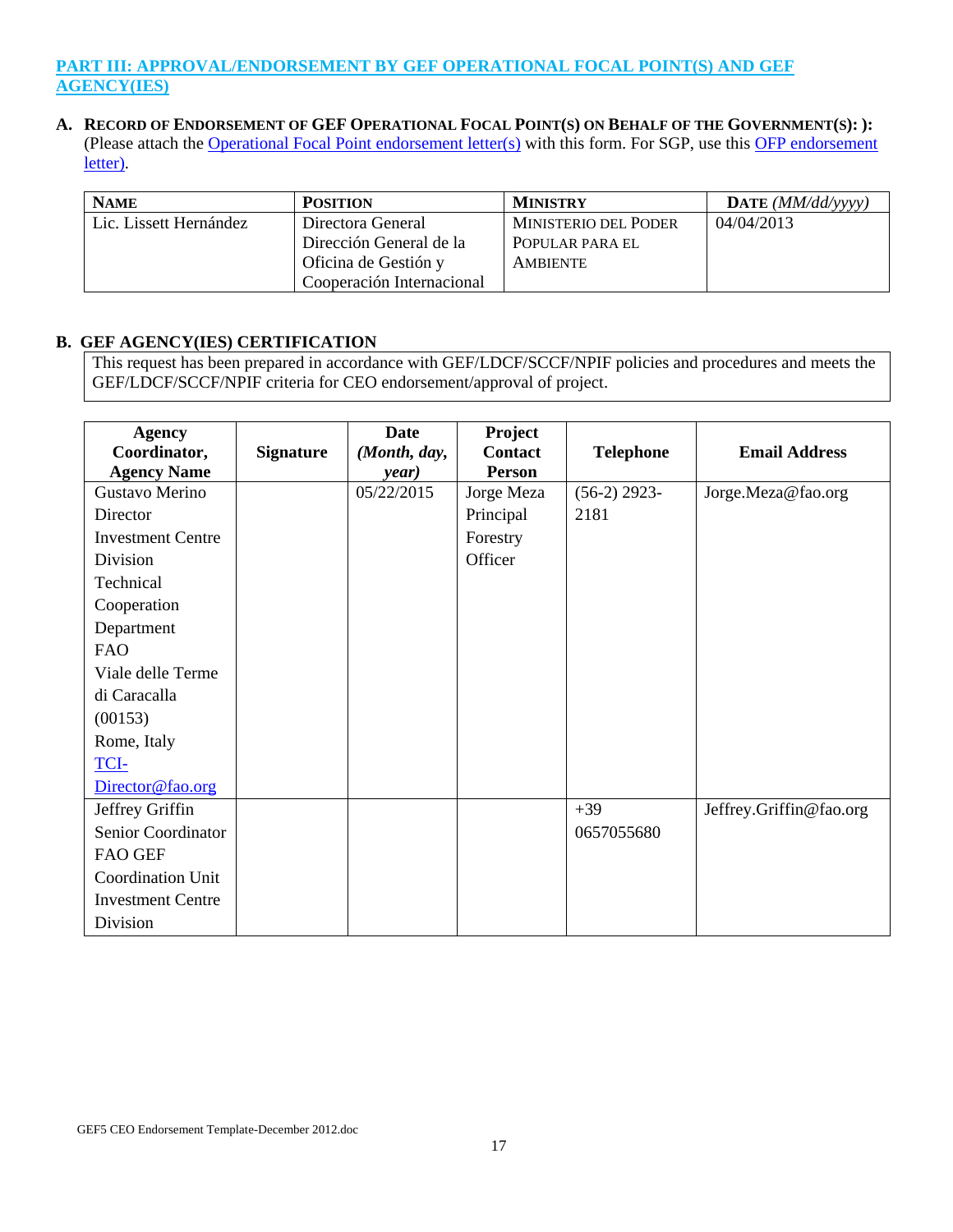**ANNEX A: PROJECT RESULTS FRAMEWORK** (either copy and paste here the framework from the Agency document, or provide reference to the page in the project document where the framework could be found).

Please see Appendix 1 of the FAO-GEF Project Document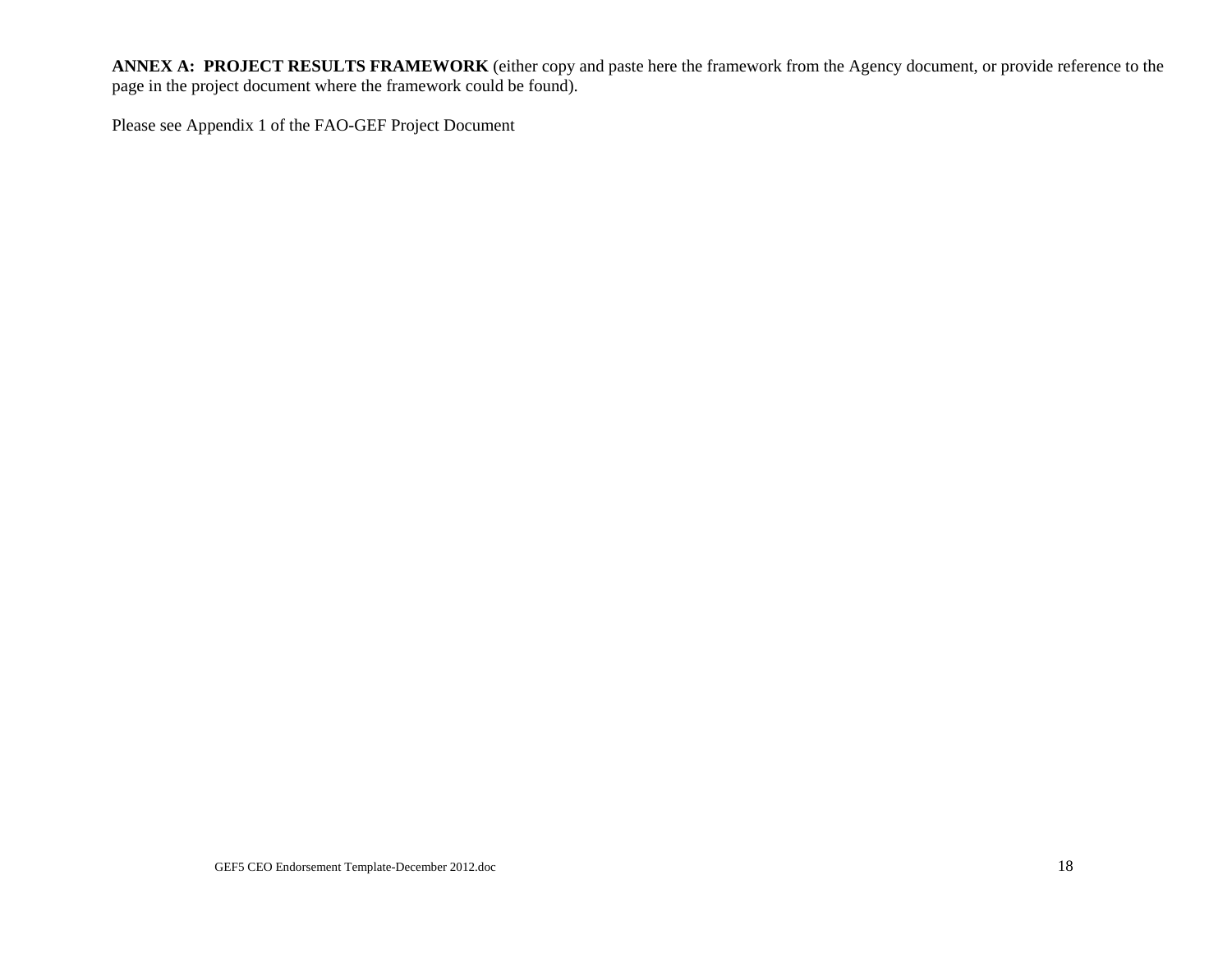# **ANNEX B: RESPONSES TO PROJECT REVIEWS (**from GEF Secretariat and GEF Agencies, and Respo Comments from Council at work program inclusion and the Convention Secretariat and STAP at PIF).

| кемроньем со Социси сонниения.                                                                                                                                                                                                                                                                                                                                                                                                                                                                                                                                                                                                                                          |                                                                                                                                                                                                                                                                                                                                                                                                                                                                                                                                                                                                                                                                                                                                                                                                                                                                                                                                                                                                                                                                                                                                                                                                                                                                                                                           |
|-------------------------------------------------------------------------------------------------------------------------------------------------------------------------------------------------------------------------------------------------------------------------------------------------------------------------------------------------------------------------------------------------------------------------------------------------------------------------------------------------------------------------------------------------------------------------------------------------------------------------------------------------------------------------|---------------------------------------------------------------------------------------------------------------------------------------------------------------------------------------------------------------------------------------------------------------------------------------------------------------------------------------------------------------------------------------------------------------------------------------------------------------------------------------------------------------------------------------------------------------------------------------------------------------------------------------------------------------------------------------------------------------------------------------------------------------------------------------------------------------------------------------------------------------------------------------------------------------------------------------------------------------------------------------------------------------------------------------------------------------------------------------------------------------------------------------------------------------------------------------------------------------------------------------------------------------------------------------------------------------------------|
| <b>Council Comments</b>                                                                                                                                                                                                                                                                                                                                                                                                                                                                                                                                                                                                                                                 | <b>Responses</b>                                                                                                                                                                                                                                                                                                                                                                                                                                                                                                                                                                                                                                                                                                                                                                                                                                                                                                                                                                                                                                                                                                                                                                                                                                                                                                          |
| Germany approves the following PIF in the work<br>program but asks that the following comments are taken<br>into account:<br>• The PIF does not refer to the current reform of the<br>national forest law in Venezuela. The baseline does not<br>make reference to potential synergies with regional<br>capacity building programs implemented by OTCA such<br>as "Proyecto Monitoreo en la Amazonía Regional" and<br>the project "Fortalecimiento institucional de los países<br>miembros de la OTCA en manejo integral y sustentable<br>de los bosques para una gestión forestal ecológicamente<br>responsable y conservación de la biodiversidad en la<br>Amazonía". | Germany's comments have been taken into acco<br>FAO-GEF Project Document. Sections<br>institutional and policy framework, 1.1.1.a) or<br>projects and investments include information o<br>Forest Law passed in 2013 and the Forest Pol<br>development. The Forest Law is an importa<br>baseline and the interventions have been de<br>support the implementation of the law through d<br>instruments and mechanisms contained in the la<br>currently do not exist.<br>The Project "Deforestation Monitoring, Forest<br>Land Use Changes in the Pan-amazon Forest"<br>Monitoreo en la Amazonía Regional) has been in<br>the baseline analysis (please see Section 1.1.1)<br>project provides capacity building to the Forest<br>Directorate of the Ministry of Eco-socialism a<br>In terms of synergies this project will<br>information on forest ecosystems (including the<br>intervention area) that will be incorporated<br>Integrated Forest Information System to be dev<br>the GEF project, and which will be useful<br>development of SFM and SLM.<br>In regards to the second project mentione<br>comments, the Forests General Directorate has<br>that the project idea was presented to the<br>Authorities of the member countries but no dec<br>taken; therefore it has not been included in the<br>analysis. |

# **Responses to Council comments:**

|                 | <b>Responses to GEFSEC comments</b> |                        |                                               |  |  |  |  |
|-----------------|-------------------------------------|------------------------|-----------------------------------------------|--|--|--|--|
| <b>Review</b>   | <b>Questions</b>                    | <b>GEFSEC</b> comments | <b>Responses</b>                              |  |  |  |  |
| <b>Criteria</b> |                                     |                        |                                               |  |  |  |  |
| Project         | 7. Are the                          | By CEO                 | The project will develop a participatory mech |  |  |  |  |
| Design          | components,                         | endorsement it is      | monitoring of the forest cover and status     |  |  |  |  |
|                 | outcomes and outputs                | requested that the     | forest communities and indigenous people      |  |  |  |  |
|                 | in the <b>project</b>               | process and type of    | 1.1.6). This will entail developing a pro     |  |  |  |  |
|                 | framework (Table B)                 | engagement with        | engaging the communities, a training program  |  |  |  |  |
|                 | clear, sound and                    | local stakeholders in  | monitoring, and piloting of the monitoring n  |  |  |  |  |
|                 | appropriately                       | forest (carbon)        | in an area of 3,000 ha of forests. The key st |  |  |  |  |
|                 | detailed?                           | monitoring be          | community buy-in and involvement will be      |  |  |  |  |
|                 |                                     | elaborated. The        | the benefits of sustainable forest use compar |  |  |  |  |
|                 |                                     | details on the         | impacts of mining, especially the highly      |  |  |  |  |
|                 |                                     | selected subsidy and   | consequences of pollution from the indiscrin  |  |  |  |  |
|                 |                                     | support programmes     | of mercury and deforestation and its conseq   |  |  |  |  |
|                 |                                     | are also expected      | soil, water and other resources. Training wi  |  |  |  |  |
|                 |                                     | during the             | number of themes related to information gat   |  |  |  |  |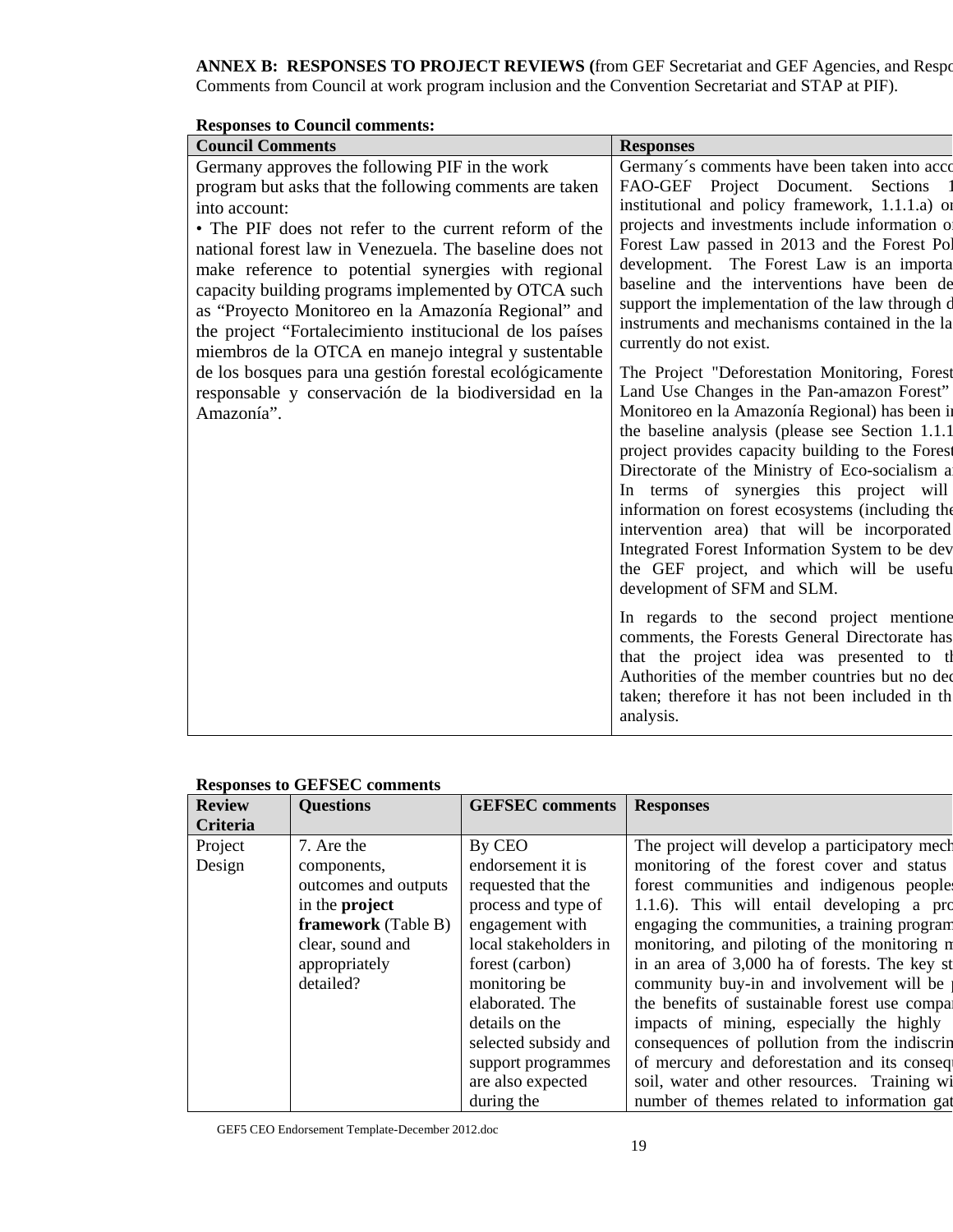|  |                                                                                                                                                                                       | endorsement stage.                                                                                                                                                                                                                                 | biodiversity, carbon and socio-economic aspects.<br>Participation of both men and women will be<br>encouraged (30% participation of women is estimated)<br>and assignment of tasks will take into account their<br>respective knowledge and use of forest resources.<br>Please refer to Section 2.4 of the FAO-GEF Project<br>Document for further details on the monitoring<br>Development of the<br>mechanism.<br>monitoring<br>mechanism will be undertaken with the National Forest<br>Company in charge of managing forest units in the<br>Imataca Forest Reserve (IFR) and will incorporate the<br>mechanism, experiences and lessons in its operations.                                                                                                                                                                                                                                                                                                                                                                                                                                                                                                                                                                                                                                              |
|--|---------------------------------------------------------------------------------------------------------------------------------------------------------------------------------------|----------------------------------------------------------------------------------------------------------------------------------------------------------------------------------------------------------------------------------------------------|-------------------------------------------------------------------------------------------------------------------------------------------------------------------------------------------------------------------------------------------------------------------------------------------------------------------------------------------------------------------------------------------------------------------------------------------------------------------------------------------------------------------------------------------------------------------------------------------------------------------------------------------------------------------------------------------------------------------------------------------------------------------------------------------------------------------------------------------------------------------------------------------------------------------------------------------------------------------------------------------------------------------------------------------------------------------------------------------------------------------------------------------------------------------------------------------------------------------------------------------------------------------------------------------------------------|
|  | 8. (a) Are global<br>environmental/<br>adaptation benefits<br>identified? (b) Is the<br>description of the<br>incremental/additional<br>reasoning sound and<br>appropriate?           | By CEO<br>endorsement, please<br>identify deforestation<br>rate, forest types at<br>the target locations,<br>species to be used for<br>agroforestry, and use<br>the location specific<br>information to<br>estimate CO <sub>2</sub><br>sequestered | Deforestation rates and forest types: A description of<br>the IFR is included in Section 1.1 b) of the FAO-GEF<br>Project Document, including deforestation rates.<br>Furthermore, Appendix 7 includes a vegetation map of<br>the IFR with forest types.<br>Species to be used for agroforestry: a list has been<br>included in the description of Output 3.2.1 under<br>Section 2.4 of the FAO-GEF Project Document.<br>Location specific information to estimate<br>CO2<br>sequestered: The<br>project will monitor<br>carbon<br>benefits<br>sequestration<br>through<br>the<br>Simplified<br>Agroforestry Methodology. Monitoring will include the<br>establishment of 36 permanent plots of 0.1 ha,<br>measurement and re-measurement of the plots. Please<br>refer to Section 2.4 of the FAO-GEF Project Document<br>(Output 3.2.1) for more details.                                                                                                                                                                                                                                                                                                                                                                                                                                                  |
|  | 10. Is the role of<br>public participation,<br>including CSOs, and<br>indigenous peoples<br>where relevant,<br>identified and explicit<br>means for their<br>engagement<br>explained? | By CEO<br>endorsement please<br>ensure: Details of<br>how the project will<br>deal with the<br>indigenous<br>communities in the<br>reserve is provided.                                                                                            | The project will promote the participation of<br>stakeholders through tools such as: a) contacts with<br>leaders or authorities of the local communities and<br>indigenous peoples, b) sharing of information on the<br>project (objectives, planned activities, progress and<br>results); c) community meetings; d) participatory<br>assessments; e) consultation and validation workshops;<br>f) training; and g) participatory evaluations.<br>It will at all levels take into account the ethno-cultural<br>characteristics of the communities in the IFR, including<br>the role of the family in production and income<br>generation, socio-economic differences between men<br>and women and the differences in knowledge related to<br>the use of the environment by each. In the case of<br>indigenous groups the incorporation of women in<br>project interventions will depend on the customs and<br>traditions of each group, taking care not to promote<br>that could generate resistance to<br>actions<br>the<br>participation of community members. The project will<br>respect traditional values and livelihoods to avoid<br>influencing ethno- cultural changes. During PY1 the<br>undertake consultations with<br>project will<br>the<br>communities and indigenous peoples following the |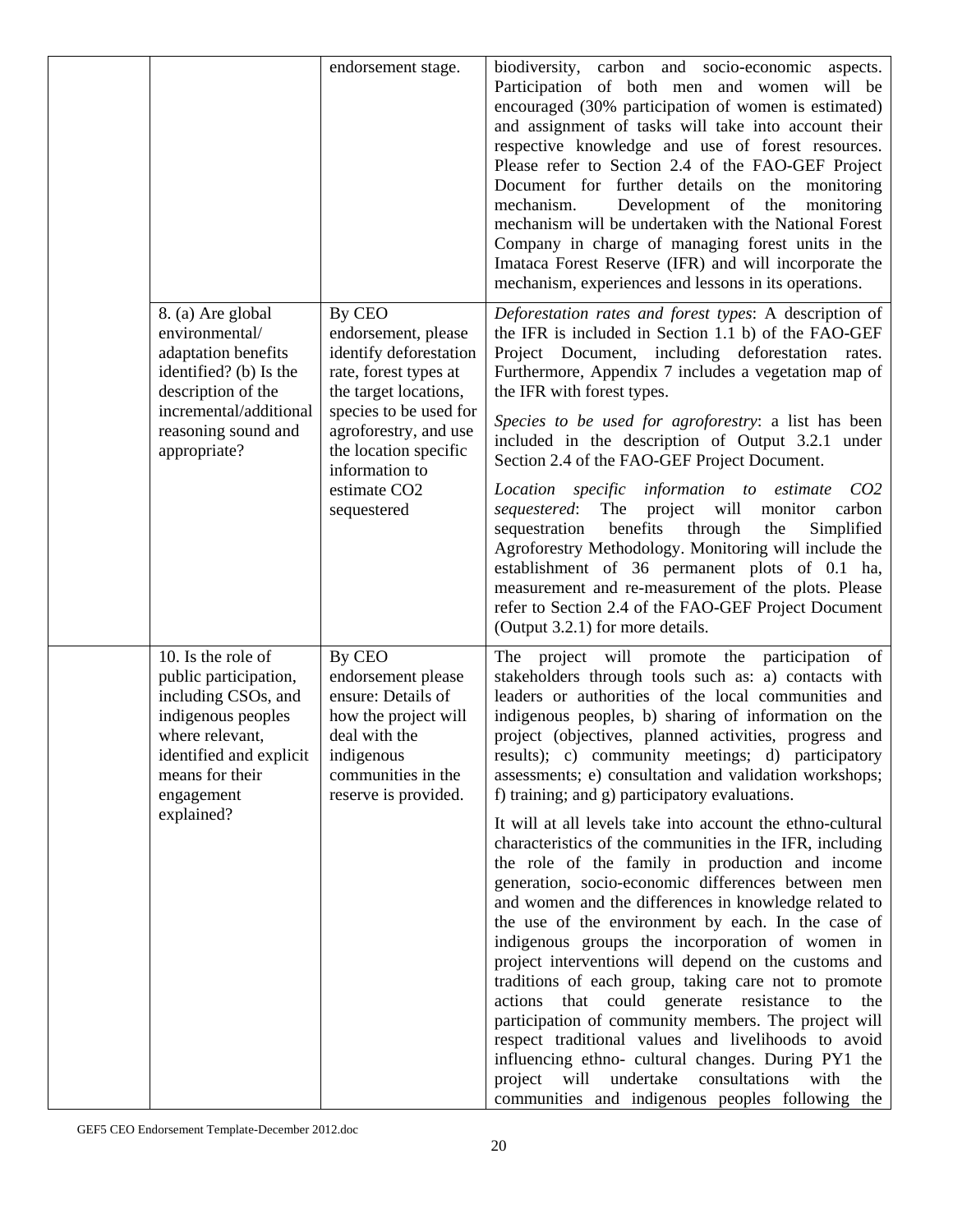|                                                                                                                                                                                                                                             |                                                                                                                                                                                                                                                                                                                                                                | procedures established in the regulations in force.                                                                                                                                                                                                                                                                                                                                                                                                                                                                                                                                                                                                                                                                                                                                                                                                                                                                                                                                                                                                                                                      |
|---------------------------------------------------------------------------------------------------------------------------------------------------------------------------------------------------------------------------------------------|----------------------------------------------------------------------------------------------------------------------------------------------------------------------------------------------------------------------------------------------------------------------------------------------------------------------------------------------------------------|----------------------------------------------------------------------------------------------------------------------------------------------------------------------------------------------------------------------------------------------------------------------------------------------------------------------------------------------------------------------------------------------------------------------------------------------------------------------------------------------------------------------------------------------------------------------------------------------------------------------------------------------------------------------------------------------------------------------------------------------------------------------------------------------------------------------------------------------------------------------------------------------------------------------------------------------------------------------------------------------------------------------------------------------------------------------------------------------------------|
|                                                                                                                                                                                                                                             |                                                                                                                                                                                                                                                                                                                                                                | Please see Section 2.1 for overall participation aspects<br>and Section 2.4 for participation aspects at the level of<br>specific outputs.                                                                                                                                                                                                                                                                                                                                                                                                                                                                                                                                                                                                                                                                                                                                                                                                                                                                                                                                                               |
| 11. Does the project<br>take into account<br>potential major risks,<br>including the<br>consequences of<br>climate change, and<br>describes sufficient<br>risk mitigation<br>measures? (e.g.,<br>measures to enhance<br>climate resilience) | By CEO<br><b>Endorsement</b> please<br>provide clear<br>description of how<br>the project<br>implementation<br>arrangements will be<br>constructed to<br>maximize the<br>potential for ensuring<br>progress of the<br>project and includes<br>adequate provision<br>for monitoring<br>project<br>implementation and<br>means for addressing<br>issues arising. | The project management structure will comprise a<br>Project Steering Committee (PSC) and a Project<br>Management Unit (PMU). The PSC will be responsible<br>for overall project management and monitoring and will<br>include the main government institutions involved in<br>project implementation. These include the Ministry of<br>Eco-socialism and Water, the National Forest Company,<br>the National Reforestation Company, Tree Mission and<br>the Latin American Forestry Foundation. These are key<br>institutions with mandates in forest conservation and<br>management, reforestation and restoration within the<br>framework of the Forest Law and the Forest Policy.<br>They are also the project co-financiers. Additionally, a<br>number of other institutions will be invited to PSC<br>meetings to ensure a smooth coordination at<br>government level. In addition the PSC will include<br>representatives of the beneficiaries to ensure that the<br>needs and demands of these stakeholders, and local<br>development priorities are taken into account in project<br>management. |
|                                                                                                                                                                                                                                             |                                                                                                                                                                                                                                                                                                                                                                | The PMU will be in charge of day-to-day management<br>and implementation of project activities, as well as<br>evaluation<br>monitoring<br>and<br>$(M&E)$ ,<br>stakeholder<br>coordination and participation. The PMU will set up a<br>project M&E system on the basis of FAO-GEF M&E<br>policies and procedures, the Results Framework, the<br>M&E plan, the Annual Workplans and Budgets, and the<br>Risk Analysis Matrix. Within the framework of the<br>M&E, the PMU will be in charge of collecting data in<br>sufficient detail to track specific outputs and outcomes,<br>and flag project risks early on. Output target indicators<br>will be monitored on a six-monthly basis, and outcome<br>target indicators will be monitored on an annual basis, if<br>possible, or as part of the mid-term and final<br>evaluations. For further details please refer to the FAO-<br>GEF Project Document, Section 4.2 on implementation<br>arrangements.                                                                                                                                                  |
| 12. Is the <b>project</b><br>consistent and<br>properly<br>coordinated with<br>other related<br>initiatives in the<br>country or in the<br>region?                                                                                          | Full details of how<br>the project will<br>coordinate with other<br>activities are<br>expected at CEO<br>Endorsement.                                                                                                                                                                                                                                          | The project will coordinate with the GEF projects: i)<br>"Social Integral Development and its Interrelation with<br>Climate Change in Watersheds in Lara and Falcon<br>States" (#3963); and ii) Strengthening the Financial<br>Sustainability and Operational Effectiveness of the<br>Venezuelan<br>National<br>Parks<br>System"<br>$(\#3609).$<br>Coordination will be undertaken through: (i) informal<br>communications, and (ii) exchange of information. In<br>order to guarantee an effective coordination and<br>collaboration between different initiatives, specific<br>coordination responsibilities have been assigned to the                                                                                                                                                                                                                                                                                                                                                                                                                                                                 |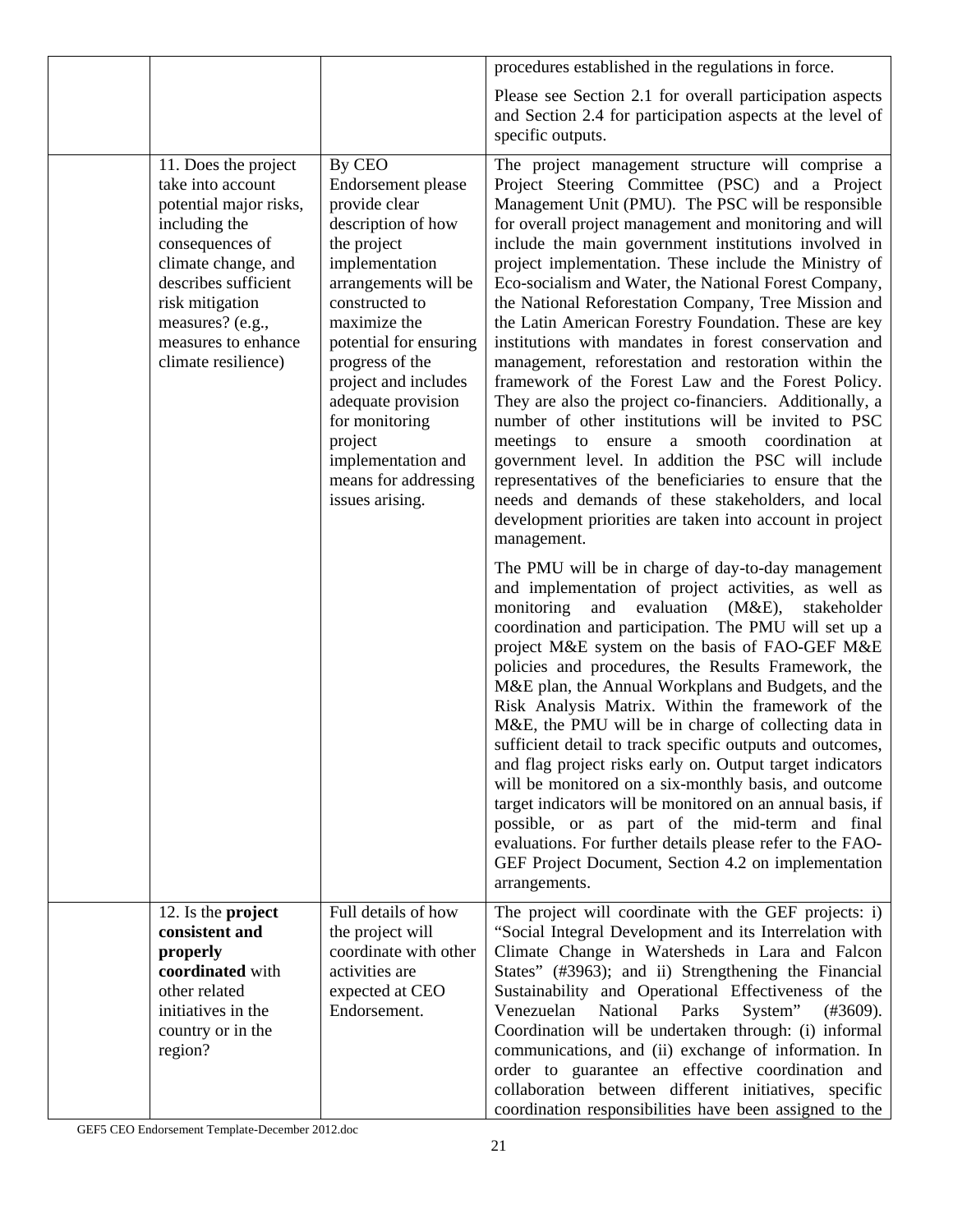|  | Project Management Unit and included in the terms of  |
|--|-------------------------------------------------------|
|  | reference of the Project Technical Coordinator, which |
|  | results shall be explicitly reflected in the Project  |
|  | Progress Reports (PPRs). Please refer to Section 4 on |
|  | implementation arrangements of the FAO-GEF Project    |
|  | Document.                                             |

# **Responses to STAP comments**

| <b>STAP Comment</b>                                                                                                                                                                                                                                                                                                                                                                                                                                                                                                                                                                                                                                                                                                     | Response                                                                                                                                                                                                                                                                                                                                                                                                                                                                                                                                                                                                                                                                                       |  |
|-------------------------------------------------------------------------------------------------------------------------------------------------------------------------------------------------------------------------------------------------------------------------------------------------------------------------------------------------------------------------------------------------------------------------------------------------------------------------------------------------------------------------------------------------------------------------------------------------------------------------------------------------------------------------------------------------------------------------|------------------------------------------------------------------------------------------------------------------------------------------------------------------------------------------------------------------------------------------------------------------------------------------------------------------------------------------------------------------------------------------------------------------------------------------------------------------------------------------------------------------------------------------------------------------------------------------------------------------------------------------------------------------------------------------------|--|
| 1. While there is frequent mention of sustainable forest<br>management, the proposal is not clear what this means in<br>practice and how it will be facilitated. STAP recommends<br>for FAO to detail this aspect further in the proposal.                                                                                                                                                                                                                                                                                                                                                                                                                                                                              | Since approval of the PIF, a new Forest Law was passed in<br>2013. This law defines sustainable forest management as the<br>set of actions and measures to ensure the sustainability of<br>forest ecosystems and their components, giving prominence<br>to the protection of forests, conservation of water resources<br>and biodiversity, as well as to the recovery and increase of<br>the forest cover in the national territory, and the promotion of<br>forest plantations of multiple use, and agroforestry systems,<br>(Article<br>other<br>aspects<br>among<br>7;<br>http://www.asambleanacional.gov.ve/uploads/leyes/2013-07-<br>16/doc_05a8cc1ae88b826671216473c5bfee0ab28da895.pdf) |  |
|                                                                                                                                                                                                                                                                                                                                                                                                                                                                                                                                                                                                                                                                                                                         | The project is consistent with this law and has taken into<br>account this definition in the identification of interventions.<br>Please refer to Section 2 of the FAO-GEF project document<br>for a detailed description of the project strategy and proposed<br>activities in line with the above definition.                                                                                                                                                                                                                                                                                                                                                                                 |  |
| 2. Furthermore, STAP recommends detailing to what<br>extent fuel wood harvesting is a driver of deforestation<br>and forest degradation. STAP believes this may be an<br>important factor to consider, as well as thinking about<br>alternative fuel wood sources. Additionally, it would be<br>useful to detail further how the indicator on quantity of<br>fuel wood will be assessed.                                                                                                                                                                                                                                                                                                                                | As per information provided by the National Forest<br>Company, which is in charge of managing forestry<br>operations in the Imataca Forest Reserve and works with the<br>communities in the area, the use of fuel wood is low and not<br>sufficiently significant to be considered a driver of<br>deforestation and degradation. Most of the population in the<br>area of influence of the Reserve is urban and uses other<br>heating sources (e.g. gas)                                                                                                                                                                                                                                       |  |
| 3. STAP appreciates the comprehensive description of the<br>incremental reasoning and the global environmental<br>benefits. This includes providing initial values for carbon<br>sequestration from sustainable forest management and<br>sustainable land management activities. Similarly, STAP<br>welcomes the various references made to defining more<br>precisely the baselines for the global environmental<br>benefits (forest biodiversity and carbon sequestration)<br>during the development of the proposal. In this regard,<br>STAP encourages FAO to specify the indicators that will<br>used to estimate<br>and monitor each<br>global<br>be<br>environmental benefit, as well as the methodologies used. | The comment has been duly taken into account. Please refer<br>to the Results Framework in Appendix 1 of the FAO-GEF<br>Project Document, which includes the GEB baselines and<br>indicators.                                                                                                                                                                                                                                                                                                                                                                                                                                                                                                   |  |
| 4. In component 2, STAP suggests for the project<br>developers to rely on the following STAP advisory<br>document for the development of a certified sustainable<br>forest management scheme. The document presents the<br>evidence base on environmental and socioeconomic                                                                                                                                                                                                                                                                                                                                                                                                                                             | The project will no longer develop a forest certification<br>scheme as proposed in the PIF. The Forest Law (2013) in<br>its Article 112 stipulates that the Ministry of Popular Power<br>responsible for the environment may certify the production<br>of wood and non-wood products from native forests or                                                                                                                                                                                                                                                                                                                                                                                    |  |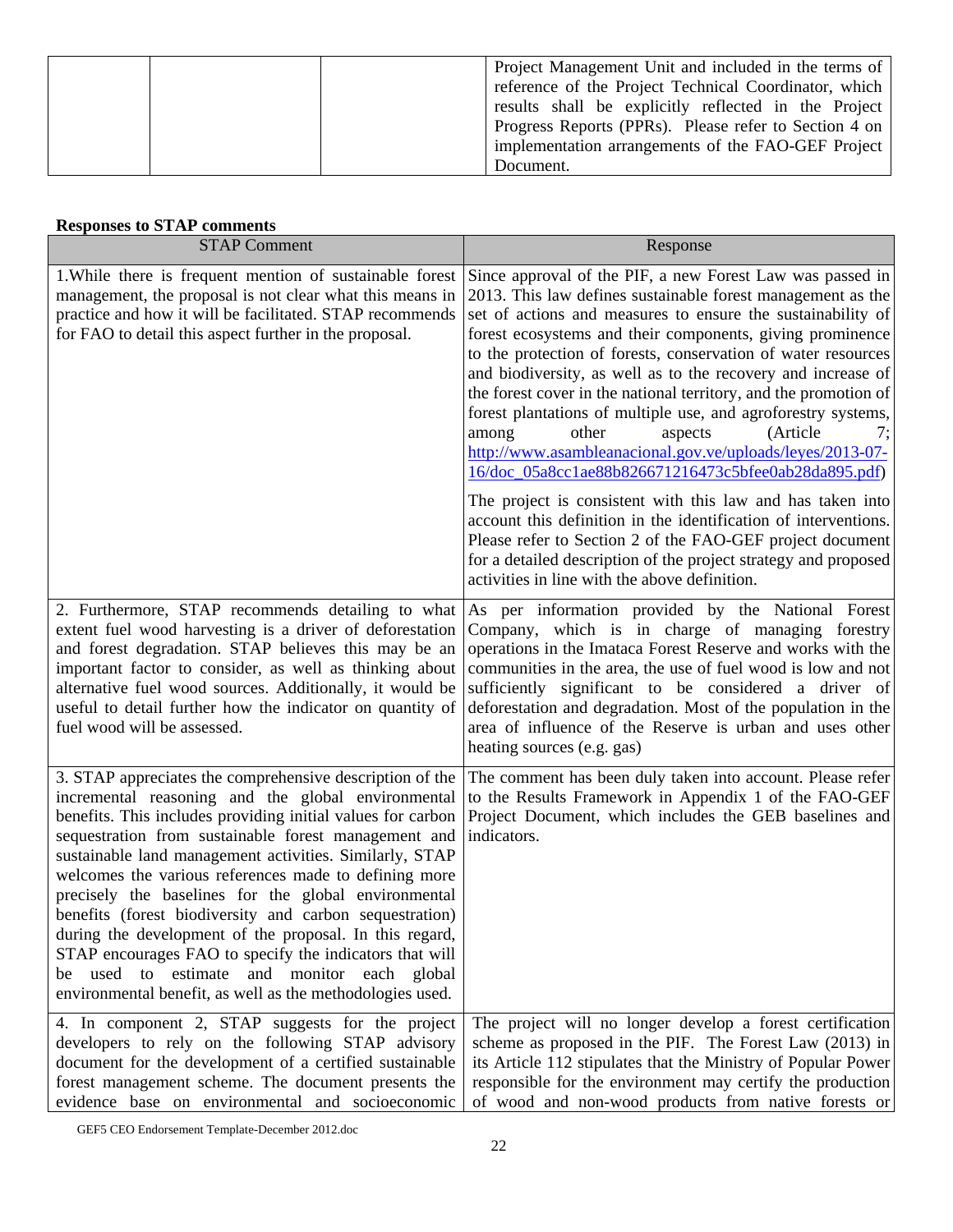| <b>STAP Comment</b>                                                                                                                                                                                                                                                                                                                                                                                                                                                          | Response                                                                                                                                                                                                                                                                                                                                                                                                                                                                                                                                                                                                                                                                                                                                                               |  |  |
|------------------------------------------------------------------------------------------------------------------------------------------------------------------------------------------------------------------------------------------------------------------------------------------------------------------------------------------------------------------------------------------------------------------------------------------------------------------------------|------------------------------------------------------------------------------------------------------------------------------------------------------------------------------------------------------------------------------------------------------------------------------------------------------------------------------------------------------------------------------------------------------------------------------------------------------------------------------------------------------------------------------------------------------------------------------------------------------------------------------------------------------------------------------------------------------------------------------------------------------------------------|--|--|
| impacts of sustainable certification of forest products<br>(among others), and defines implications for the GEF $\hat{a} \in \hat{C}$<br>such as defining the proposal so that it is explicitly<br>designed to evaluate the environmental impacts of the<br>attempt to certify sustainable forest products. The<br>document is titled "Environmental Certification and the<br>Global Environment Facility, A STAP<br>Advisory<br>Document. September 2010. www.stapgef.org   | forest plantations that comply with environmental standards<br>set forth by the relevant body. However there are currently<br>no standards that may serve as the basis for such<br>certification. The project will therefore support the Ministry<br>in developing and piloting national environmental and social<br>sustainability standards for SFM, to generate experiences<br>and lessons that may serve as the basis for a future<br>certification program. Development of the standards will<br>involve designing criteria and indicators for the standards as<br>well as a participatory monitoring mechanism. Please refer<br>to Section 2.4 of the FAO-GEF Project Document and the<br>Results Framework for further details (Outputs 2.2.1 and<br>$2.2.2$ ). |  |  |
| 5. It is unlikely that the root to shoot ratio is higher in<br>tropical forests than in drier forest types. It would be<br>preferable to use the same reference for each forest type,<br>especially where one forest type will replace the other.<br>For example, STAP suggests using "Mokany" for all<br>forest types.                                                                                                                                                      | The National Forest Company and the Amazon Forest<br>Inventory Network (RAINFOR) have installed four<br>permanent plots in the Imataca Forest Reserve (project<br>intervention area) to measure and estimate aboveground<br>the<br>biomass,<br>following<br><b>RAINFOR</b><br>protocols<br>(http://www.rainfor.org/en/manuals). Estimation of the carbon<br>benefits included in the FAO-GEF Project Document is<br>based on the results of this work. The RAINFOR protocols<br>will be used during project implementation to measure and<br>monitor the carbon benefits during the project's lifetime.                                                                                                                                                                |  |  |
| 6. STAP recommends paying close attention to the units<br>when referring to forest carbon stocks and avoided<br>emissions. For instance, STAP believes the figures are tC<br>rather than CO2 in some instances. Furthermore, the<br>restoration (which are actually in tC not CO2e) must<br>relate to sequestration over the long term. Therefore,<br>STAP recommends defining the time-frame of the<br>calculations and providing a figure over the life of the<br>project. | The comment has been duly taken into account. The carbon<br>benefits have been estimated for the project's lifetime. Please<br>refer to Appendix 9 of the FAO-GEF Project Document for<br>details on the estimated figures.                                                                                                                                                                                                                                                                                                                                                                                                                                                                                                                                            |  |  |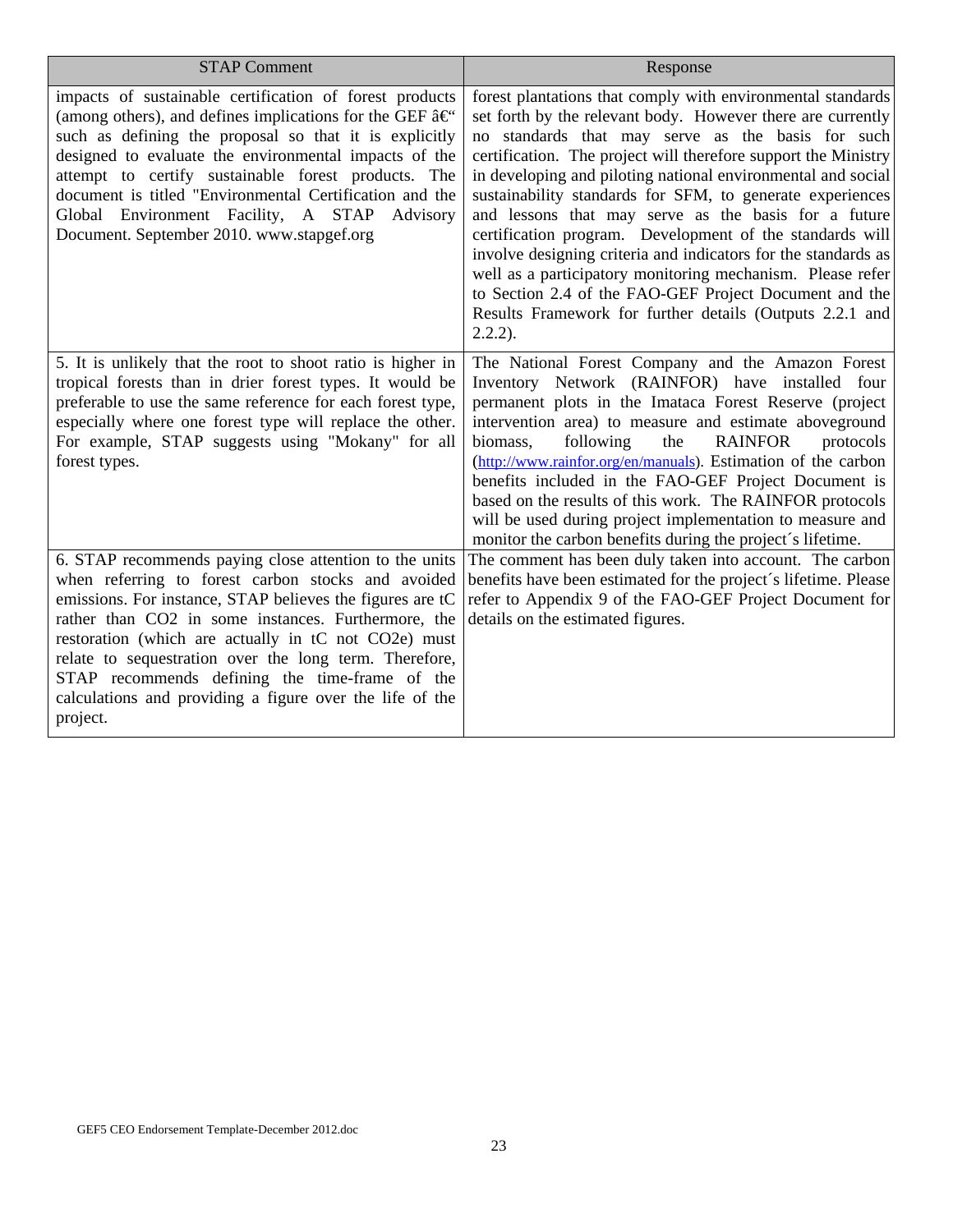### ANNEX C: STATUS OF IMPLEMENTATION OF PROJECT PREPARATION ACTIVITIES AND THE USE OF FUNDS<sup>3</sup>

A. DESCRIBE FINDINGS THAT MIGHT AFFECT THE PROJECT DESIGN OR ANY CONCERNS ON PROJECT IMPLEMENTATION, IF ANY:

NA

B. PROVIDE DETAILED FUNDING AMOUNT OF THE PPG ACTIVITIES FINANCING STATUS IN THE TABLE BELOW:

| PPG Grant Approved at PIF: US\$ 200,000 |                        |                  |  |  |
|-----------------------------------------|------------------------|------------------|--|--|
| <b>GEF/LDCF/SCCF/NPIF Amount (\$)</b>   |                        |                  |  |  |
| <b>Budgeted</b>                         | <b>Amount Spent To</b> | Amount           |  |  |
| <b>Amount</b>                           | Date                   | <b>Committed</b> |  |  |
| 11,321.00                               |                        | 11,321.00        |  |  |
| 94,500.00                               | 7,311.80               | 84,525.00        |  |  |
| 22,000.00                               | 3,600.00               | 14,400.00        |  |  |
| 20,500.00                               | 9,468.55               | 6,503.23         |  |  |
| 51,679.00                               | 62,870.42              |                  |  |  |
| 200,000.00                              | 83,250.77              | 116,749.23       |  |  |
|                                         |                        |                  |  |  |

GEF5 CEO Endorsement Template-December 2012.doc  $3\text{ If at CEO Endorsement, the PPG activities have not been completed and there is a balance of unspent fund, Agencies can continue undertake.}$ the activities up to one year of project start. No later than one year from start of project implementation, Agencies should report this table to the GEF Secretariat on the completion of PPG activities and the amount spent for the activities.